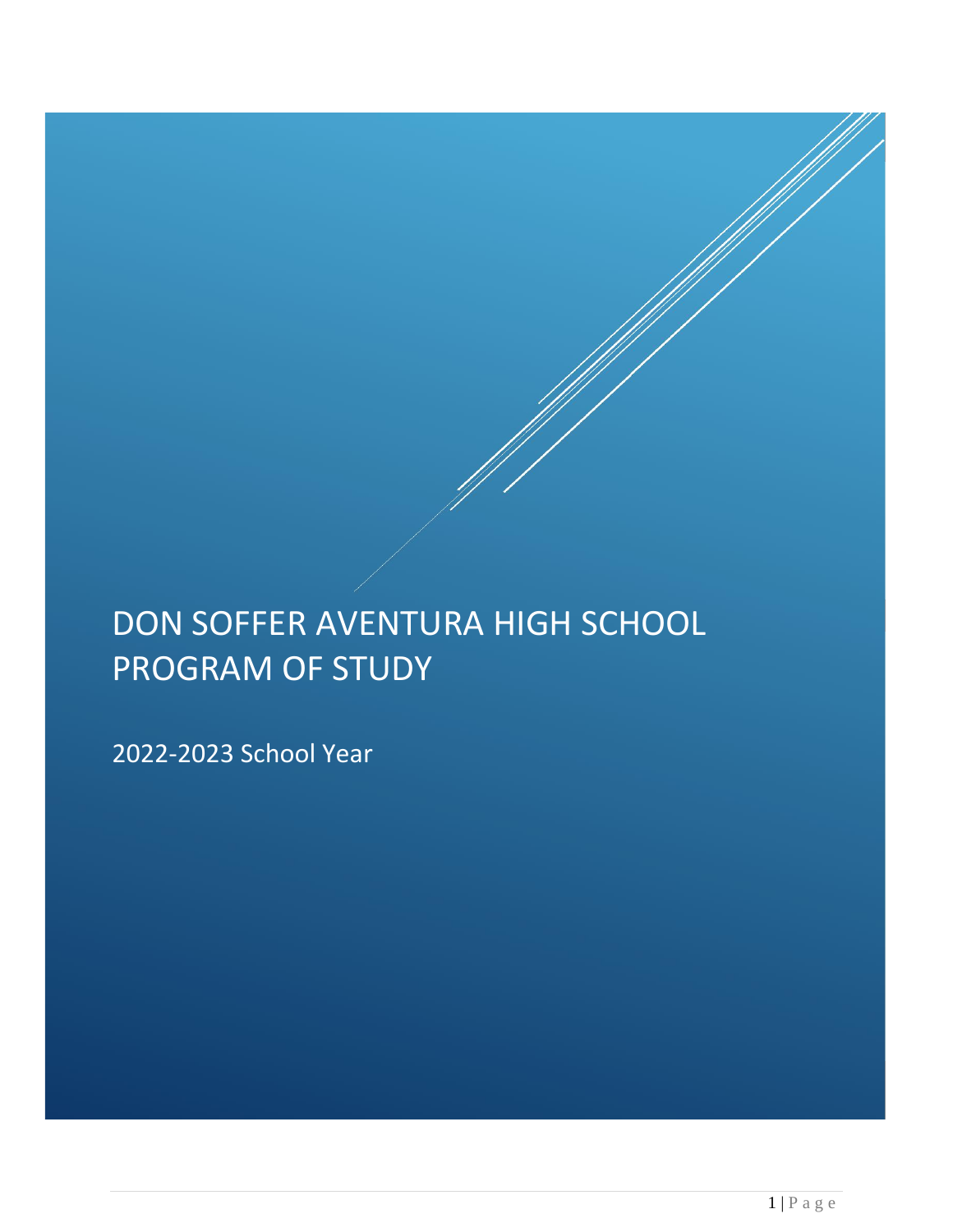

## **School Principal:** Dr. Geoff McKee

# **School Address:** 3151 NE 213 Street, Aventura, FL 33180 **Phone:** 786-481-3032 **Website[: www.aventuracharterhs.org](http://www.aventuracharterhs.org/)**

#### **Governing Board**

Enid Weisman, City of Aventura Mayor Dr. Linda Marks, City of Aventura Commissioner, Seat 1 Denise Landman, City of Aventura Commissioner, Seat 2 Billy Joel, City of Aventura Commissioner, Seat 3 Robert Shelley, City of Aventura Commissioner, Seat 4 Rachel Saltzman-Friedland, City of Aventura Commissioner, Seat 5 Marc Narotsky, City of Aventura Commissioner, Seat 6 Ronald J. Wasson, City of Aventura Manager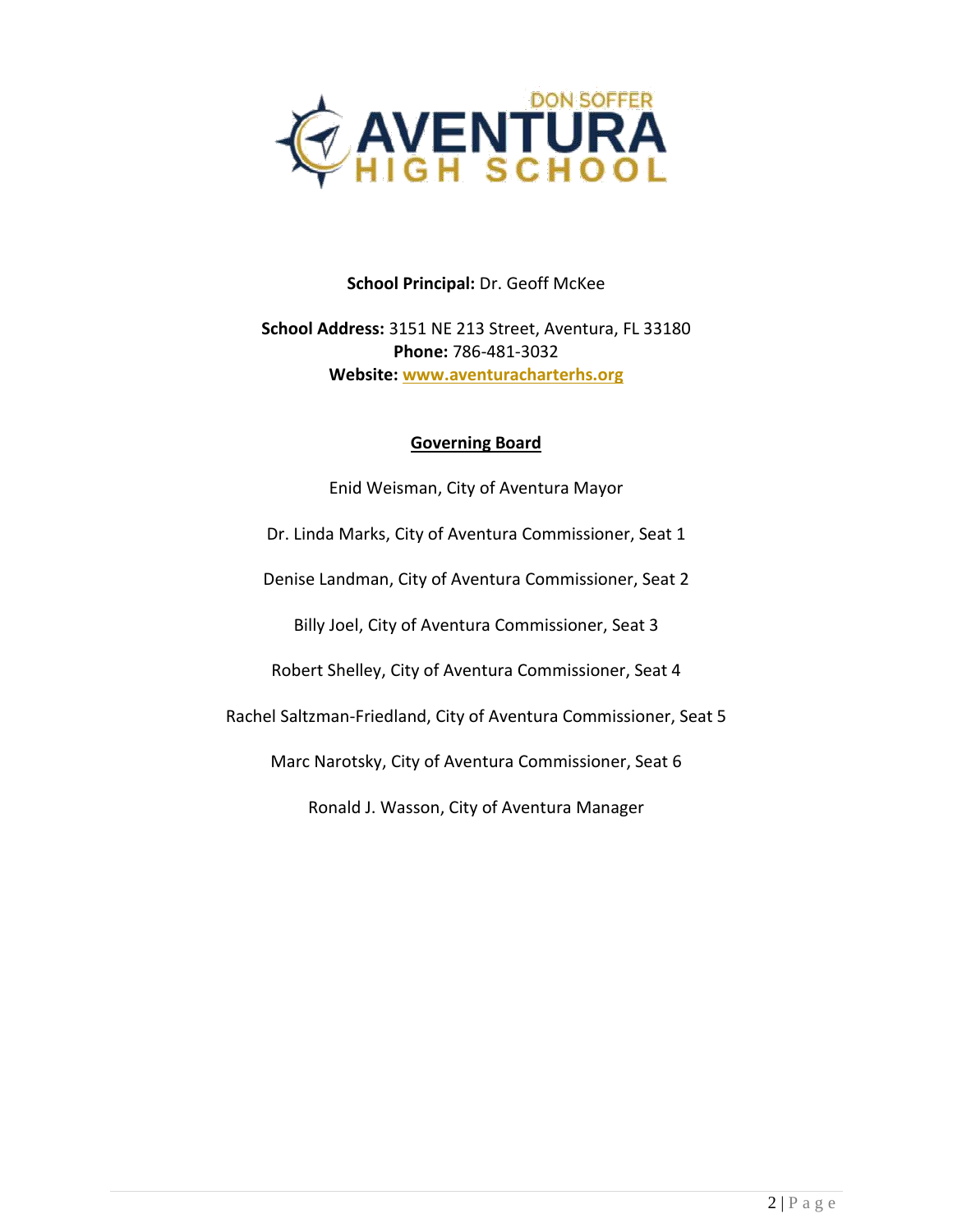#### **PRINCIPAL'S MESSAGE**



Dear Members of the Don Soffer Aventura High School Community,

Welcome to Don Soffer Aventura High School (DSAHS)! I am honored to join our students, their family members, teachers, and loved ones in a two-part mission. Part one is to make the high school years the most terrific years of our students' lives to date. Part two is to equip our students to make each future year even better. Here are some essential elements of this mission:

- Students experience TOP excellence, found at the intersection of each student's greatest "T" for talent, "O" for opportunity, and "P" for purpose.
- Support is provided for each student to take every course on the most challenging level that students can manage.
- Students have the opportunity to complete course requirements for the University of Cambridge Advanced International Certificate of Education (AICE) Diploma, as well as the College Board Advanced Placement Capstone Diploma.
- Extracurricular and athletic involvement is celebrated for student growth, and to develop resumes that impress college admission officers and scholarship judges.
- Students learn to formulate and clearly communicate sophisticated ideas verbally and in writing.
- Students develop the preparation and execution strategies necessary to generate a peak performance when it matters most in all areas of life, including standardized testing.
- Students advocate for themselves and others if ever support is needed or injustice is perceived, and all members of our community listen.

Considering what an amazing school community we have, it is reasonable to anticipate magnificent outcomes: The DSAHS graduation rate will be 100%; DSAHS will earn "A" ratings from the Florida Department of Education; the percent of students earning National Merit Recognition will rival Florida's top high schools; and our graduates will be prepared to attend elite universities, thrive in their careers, and become global leaders.

Thank you for partnering to empower our students achieve their greatest potential while affirming every day they are worthy of our complete respect, kindness, and devotion just as they are.

Sincerely, Principal Geoff McKee, Ph.D. Don Soffer Aventura High School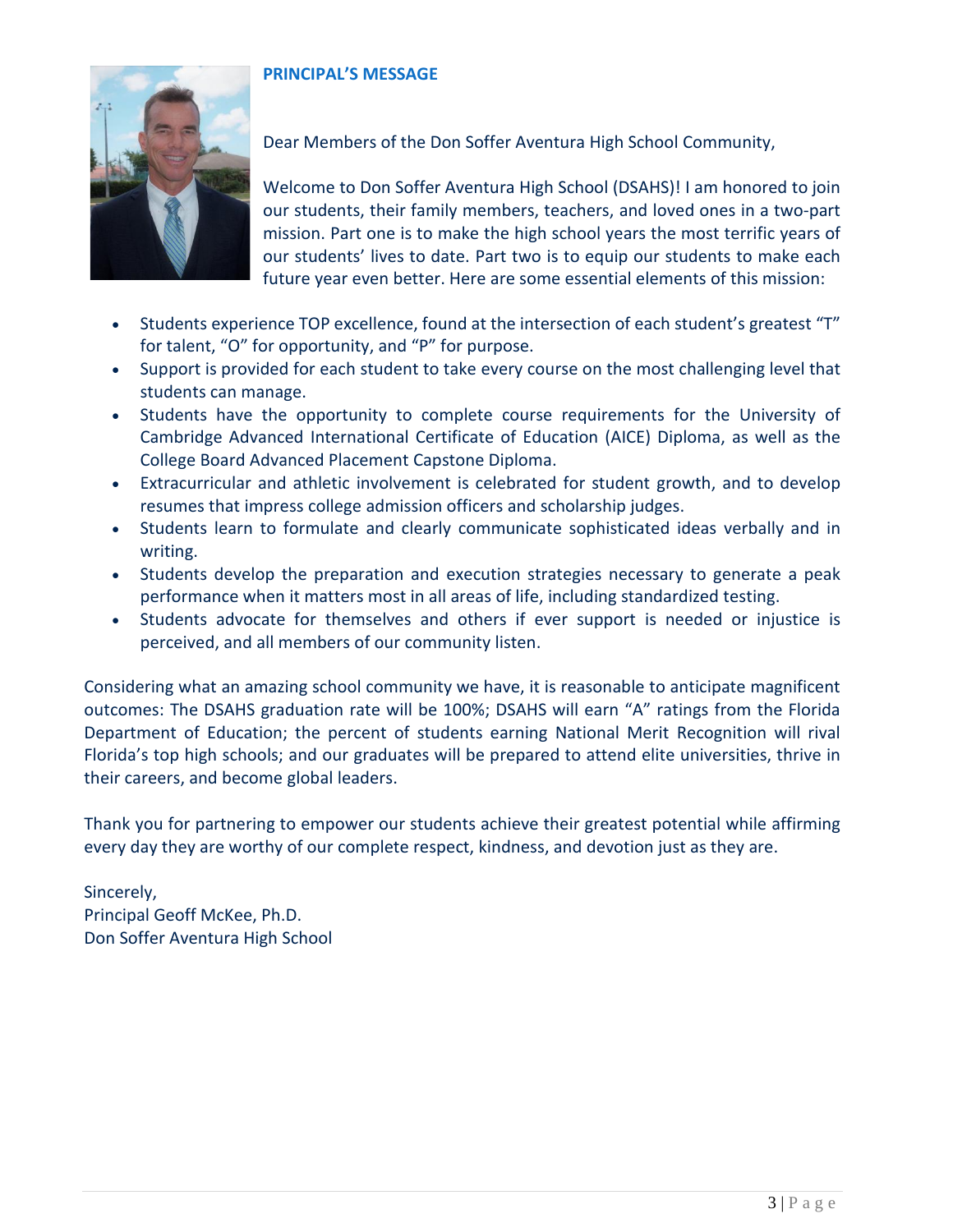# Don Soffer Aventura High School

Every year, in every core subject, every student should take the most challenging, manageable course.

| AICE and Capstone Diploma, 9th              | AICE Diploma/Bright Futures, 9th              | College Prep, 9th                         |
|---------------------------------------------|-----------------------------------------------|-------------------------------------------|
| 1. Honors Algebra 2                         | 1. Geometry Honors                            | 1. Intensive Math Support                 |
| 2. AICE Phys. Ed./Anat. & Physiology        | 2. AICE Phys. Ed./Anat. & Physiology          | 2. Algebra 1 Honors                       |
| 3&4. AICE Eng.Gen.Paper/Glbl. Persp.        | 3&4. AICE Eng.Gen.Ppr/Glbl. Persp.            | Eng 1 Honors<br>3.                        |
| 5&6. AICE Marine/AICE Env.Mgt.              | 5&6. Hon. Bio/AICE Marine block               | 4. Inten. Rdg. or ESOL Dev.               |
| 7. World.Lang, or Elective                  | 7. World Lang. or Elective                    | Lang.                                     |
|                                             |                                               | 5. Hon. Bio.                              |
|                                             |                                               | 6. Technology Elective                    |
|                                             |                                               | 7. World Lang. or Elective                |
| AICE and Capstone Diploma, 10 <sup>th</sup> | AICE Diploma/Bright Futures, 10 <sup>th</sup> | College Prep, 10 <sup>th</sup>            |
| 1. AICE English Lang.                       | 1. AICE English Lang.                         | 1. Pre-AICE International Hist.           |
| 2. AICE International Hist.                 | 2. AICE International Hist.                   | 2. Geometry Honors                        |
| 3. AP Biology                               | 3. AICE Enviro. Management                    | 3. Intensive Math Support                 |
| 4. Capstone Seminar                         | 4. Honors Algebra 2                           | 4. Honors Physical Science                |
| 5. Pre-Calculus                             | 5. World Language or Elective                 | 5. English 2 Honors                       |
| 6. World Lang. or Elective                  | 6. AICE Elective                              | 6. Int.Rdg. or ESOL Dev. Lang.            |
| 7. AICE or AP Elective                      | 7. AICE Elective                              | 7. Dig. Info. Tech. or elective           |
| AICE and Capstone Diploma, 11th             | AICE Diploma/Bright Futures, 11 <sup>th</sup> | College Prep, 11th                        |
| 1. AP English                               | 1. AICE English Literature                    | 1. Pre-AICE US History                    |
| 2. Honors Chemistry                         | 2. Honors Chemistry                           | 2. Algebra 2                              |
| 3. AP Capstone Research                     | 3. Pre Calculus or Honors Statistics          | 3. Chemistry                              |
| 4. AP Calculus AB                           | 4. AICE US History                            | 4. AICE Eng. Gen. Paper                   |
| 5. AP US History                            | 5. AICE or AP Elective                        | 5. Technology Elective                    |
| 6. AICE or AP Elective                      | 6. AICE or AP Elective                        | 6. World Lang. or Elective                |
| 7. World Lang. or Elective                  | 7. World Lang. or Elective                    | 7. General Elective                       |
| AICE and Capstone Diploma, 12th             | AICE Diploma/Bright Futures, 12 <sup>th</sup> | College Prep, 12th                        |
| 1. AP English Literature                    | 1. Hon. US Govt/Hon. Economics                | 1. Hon. Eng. IV                           |
| 2. AP Statistics                            | 2. AP Calc. AB or AP Statistics               | 2. Hon. Statistics                        |
| <b>AP Calculus BC</b><br>З.                 | 3. AP English Language                        | Hon. US Govt/Hon. Econ.<br>3.             |
| <b>AP Physics</b><br>4.                     | <b>AP Psychology</b><br>4.                    | Hon. Marine<br>4.                         |
| AP Gov Sem.1; AP Econ. Sem.2<br>5.          | Elective<br>5.                                | Elective-CAPE, AP, or AICE<br>5.          |
| <b>AP Chemistry</b><br>6.                   | Elective<br>6.                                | Elective or grad. requirement<br>6.       |
| Elect. or Senior Privilege<br>7.            | <b>Elective or Senior Privilege</b><br>7.     | <b>Elective or Senior Privilege</b><br>7. |

Math placement will depend upon the last math class taken. Students who would like to accelerate in math may take an extra math class as an elective.

World Language placement will depend upon aptitude and the previous world language class. Students with fluency in a language other than English will be encouraged to take language classes on the college level. Students may enroll in summer Dual Enrollment classes for advancement in technology and world languages.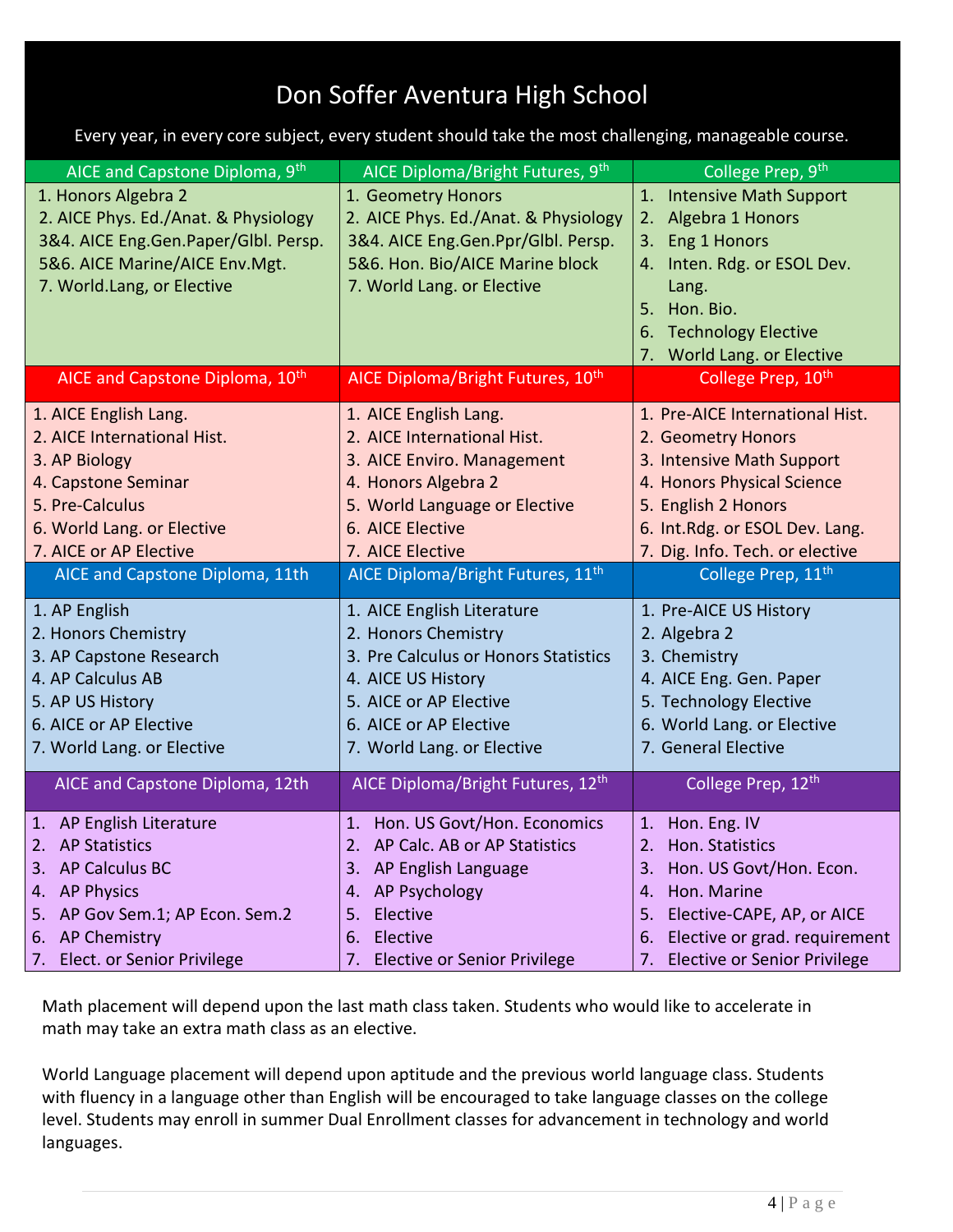#### **INTRODUCTION**

**Mission:** Don Soffer Aventura High School will provide a rigorous, college preparatory high school for the community that ensures each student develops their individual academic talents and leadership skills to become well-rounded citizens primed for excellence.

**Vision:** Don Soffer Aventura High School will continually adopt innovative instructional methods and technology designed for the digital native learning styles of 21<sup>st</sup> century students. The school will revolutionize instruction and be recognized as a pioneer in modern high school education.

**Commitment:** Learners at Don Soffer Aventura High School will discover purpose and engage in the most rigorous courses they can manage to maximize post-secondary opportunities.

#### **CAMBRIDGE AICE AND ADVANCED PLACEMENT CAPSTONE DIPLOMAS**

**Cambridge Advanced International Certificate of Education Diploma:** The Advanced International Certificate of Education (AICE) is an international diploma that students can earn via an advanced academic curriculum and assessment program written and administered by a non-profit department (CIE) of the University of Cambridge in England. Cambridge courses teach students to think independently, collaborate with peers, synthesize information, apply knowledge, and present logical, coherent, and persuasive arguments. The AICE Diploma requires that students earn seven credits in specified subject areas. Through earning an AICE Diploma and documenting 100 hours of community service, students qualify for the Florida Bright Futures Academic Scholars Scholarship.

**Advanced Placement (AP) Capstone Diploma:** AP Capstone is an innovative program that equips students with the independent research, collaborative teamwork, and communication skills that are increasingly valued by colleges. AP Capstone is built on the foundation of two courses, AP Seminar and AP Research, and is designed to complement and enhance the in-depth, discipline-specific study provided through other AP courses. The AP Capstone curriculum fosters inquiry, research, collaboration, and writing skills through the intensive investigation of topics from multiple perspectives. AP courses are rigorous and students are expected to have high academic expectations, be self-motivated and display good study habits. The AP Diploma requires students to earn scores of three on the five-point scale in AP Seminar and AP Research and on any four additional AP exams.

#### **COURSE DESCRIPTIONS**

The course descriptions in this program of study outline courses that may be offered at DSAHA. Based on student and parent input, academic needs, enrollment, and logistics, DSAHS will offer the most appropriate courses, and will update this document as changes are made.

#### **AP CAPSTONE**

**ADVANCED PLACEMENT CAPSTONE SEMINAR, 170050001, Grades 10 and 11:** In this foundational course, typically taken in grade 10 or 11, students develop and strengthen analytic and inquiry skills, exploring two to four relevant issues chosen by the student and/or teacher. Students learn to consider an issue from multiple perspectives, evaluate the strength of an argument, and make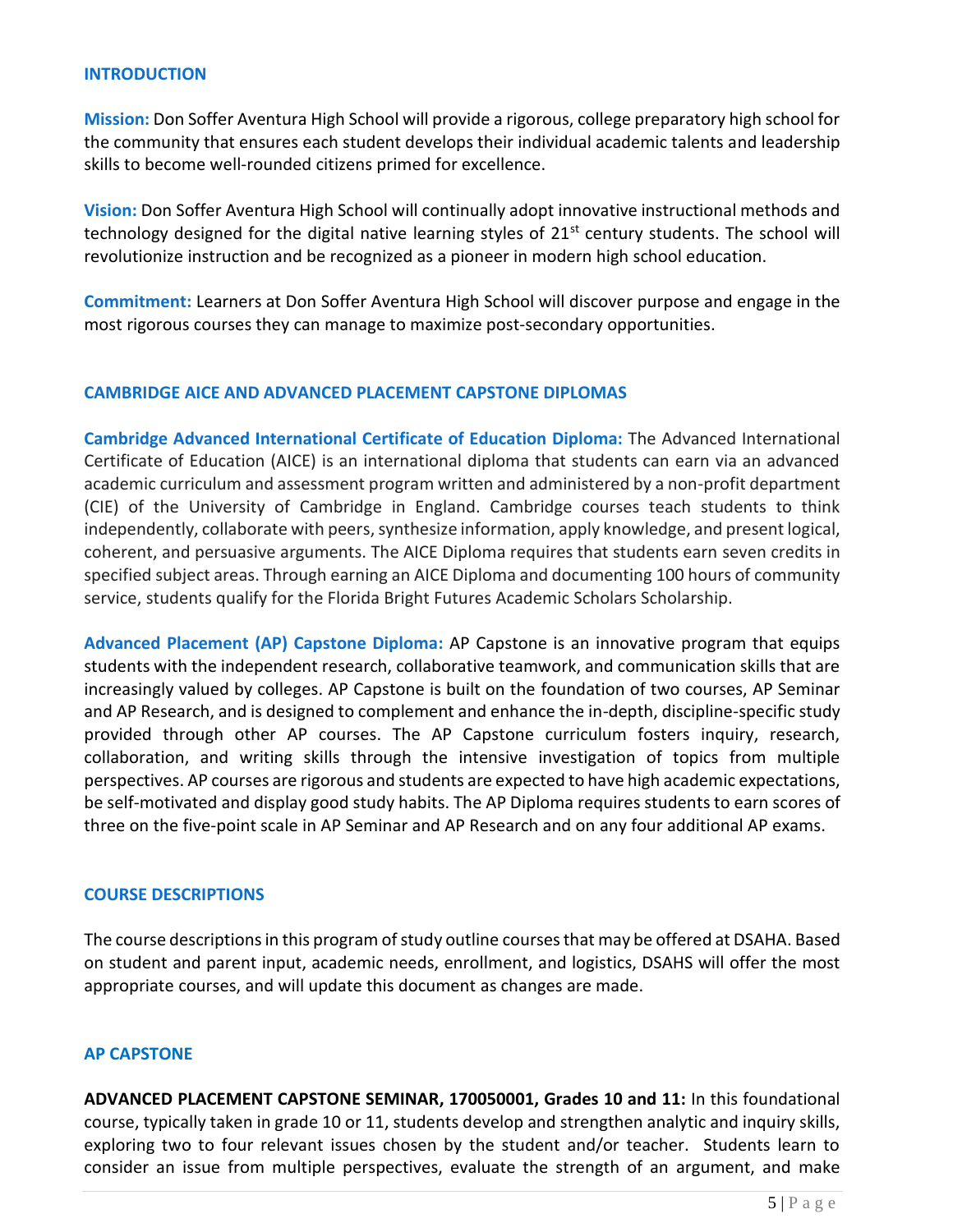logical, fact-based decisions. Students will question, research, explore, pose solutions, develop argument, collaborate, and communicate using various media. Themes that allow for deep exploration based on student interests, local and/or civic issues, global or international topics, and concepts from other AP courses are typically selected. During the course, students complete a team project, an individual paper and presentation, and take a written final exam. The AP Seminar score is based on all three components. All students who take this course are required to take the AP Capstone Seminar Exam at the end of the year.

**ADVANCED PLACEMENT CAPSTONE RESEARCH, 170051001, Grades 11 and 12, (Prerequisite, AP Capstone Seminar):** The second course in the AP Capstone experience allows students to design, plan, and conduct a year-long research-based investigation on a topic of individual interest. Through this inquiry and investigation, students demonstrate the ability to apply scholarly understanding to real-world problems and issues. Students further their skills developed in AP Seminar by understanding research methodology, employing ethical research practices, and accessing, analyzing, and synthesizing information to build, present, and defend an argument. Students may choose to dig deeper into a topic studied in an AP course; work across academic areas with an interdisciplinary topic; study a new era of interest, perhaps one for further study at the college level. At the end of the research investigation, students submit an academic thesis paper of 5000 words, present their thesis, and orally defend their work. The AP Research Exam score is based on the paper, presentation, and defense, and is reported on the standard 1-5 AP scoring scale. All students who take this course are required to take the AP Capstone Research Exam at the end of the year.

## **ENGLISH/LANGUAGE ARTS**

**AICE ENGLISH LANGUAGE, AS LEVEL, 100155001: PREREQUISITE: AICE General Paper: Th**e English Language AS Level course aims to develop ability to read and understand text in a variety of forms. Learners are encouraged to identify distinguishing features of writing and how they relate to text function and context. Emphasis is also placed on effective, creative, and accurate communication in English for different purposed and audiences. Students learn to make critical and informed responses to texts in a range of forms, contexts, and writing styles. The development of the interdependent skills of reading, analysis, and research is also emphasized. All students taking this course are required to take the AICE English Language AS Level Exam at the end of the year.

**AICE ENGLISH LANGUAGE AND LITERATURE, AS LEVEL, 100155501:** The Language and Literature in English syllabus aims to encourage an appreciation of literature in English – prose, poetry, and drama – of different types and from different cultures; and to develop the key skills required to read, analyze, and communicate effectively in English. All students taking this course are required to take the AICE English Language & Literature AS Level Exam at the end of the year.

**AP ENGLISH LANGUAGE AND COMPOSITION, Grades 10, 11, 100142002:** The purpose of this course is to provide students with an understanding of the semantic, structural, and rhetorical resources of the English language as they relate to the principles of effective writing. The course is also designed to provide students with a variety of writing opportunities calling for the use of different styles and tones. The content should include that determined by the College Board Advanced Placement Program. Written assignments totaling at least 12,000 words shall be a component for successful completion of this course. All students taking this course are required to take the AP English Language and Composition Exam at the end of the year.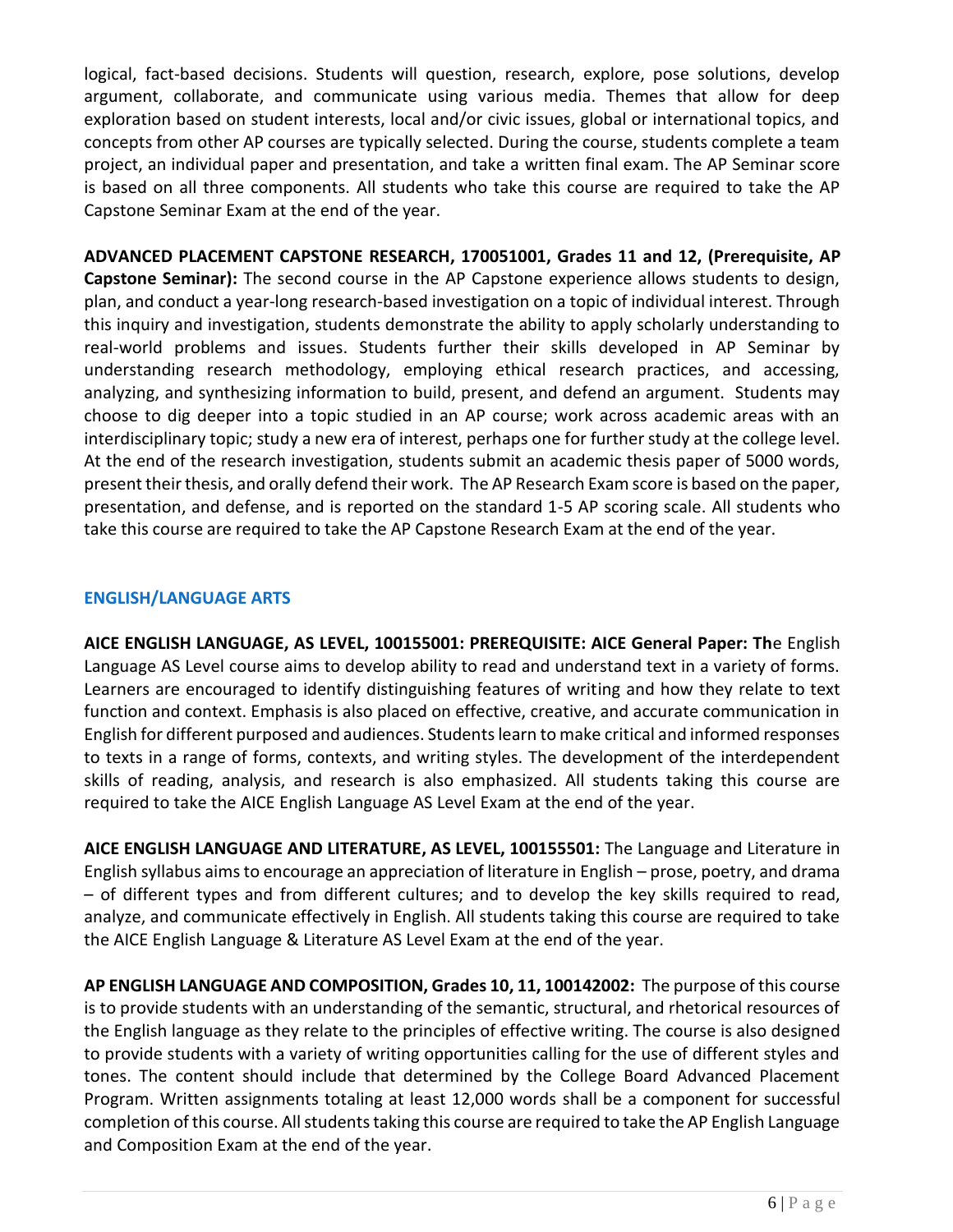**AP ENGLISH LITERATURE AND COMPOSITION, Grade 12, 100143001:** The purpose of this curse is to involve students in the study and practice of writing and in the study of literature. Students should learn to use the modes of discourse and to recognize the assumptions underlying various rhetorical strategies. Students should also acquire an understanding of the resources of the language and an understanding of the writer's craft. They should develop critical standards for the appreciation of any literary work and increase their sensitivity to literature as shared experiences. The content should include that determined by the College Board Advanced Placement Program. Written assignments totaling at least 12, 000 words shall be a component for successful completion of this course. All students taking this course are required to take the AP English Literature & Composition Exam at the end of the year.

**AICE GENERAL PAPER 1, AS LEVEL, 100936001:** The Cambridge International AS Level General Paper encourages learners to develop a maturity of critical thought and argument, and a mastery of expression in the English language. These are all skills of great use for university level study. The syllabus draws on topics from across the school curriculum and learners can draw upon knowledge and understanding gained from study of other subjects. All students taking this course are required to take the AICE General Paper 1 AS Level Exam at the end of the year.

**DEVELOPMENTAL LANGUAGE ARTS ESOL (READING) LEVEL 1, 2, 3, and 4: T**he purpose of these courses is to provide students, who are native speakers of languages other than English, instruction enabling students to accelerate the development of reading and writing skills and to strengthen these skills so they are able to successfully read, write, and comprehend grade level text independently. Instruction emphasized reading comprehension and vocabulary with a variety of literary and informational texts encompassing a broad range of text structures, genres, and levels of complexity. This course is an Elective credit and does not meet the graduation requirement for Language Arts.

**ENGLISH 1 HONORS, Grade 9, 10001320:** The purpose of this course is to provide grade 9 students, using texts of high complexity, advanced integrated language arts study in reading, writing, speaking, listening, and language for college and career preparation and readiness. Honors and Advanced Level Course Note: Academic rigor is more than simply assigning to students a greater quantity of work. Through the application, analysis, evaluation, and creation of complex ideas that are often abstract and multi-faceted, students are challenged to think and collaborate critically on the content they are learning.

**ENGLISH 1 THROUGH ESOL, Grade 9, 100230002:** The purpose of this course is to enable students who are native speakers of languages other than English to develop proficient listening, reading, and writing skills in the English Language. Emphasis is on acquisition of integrated English communication skills in a wide range of content and activities using texts of high complexity to ensure college and career preparation and readiness.

**ENGLISH 2 HONORS, Grade 10, 100135001:** The purpose of this course is to promote academic excellence in English Language Arts through the study of world literature and through enriched experiences in composition/writing, speech, and listening skills. Honors and Advanced Level Course Note: Academic rigor is more than simply assigning to students a greater quantity of work. Through the application, analysis, evaluation, and creation of complex ideas that are often abstract and multifaceted, students are challenged to think and collaborate critically on the content.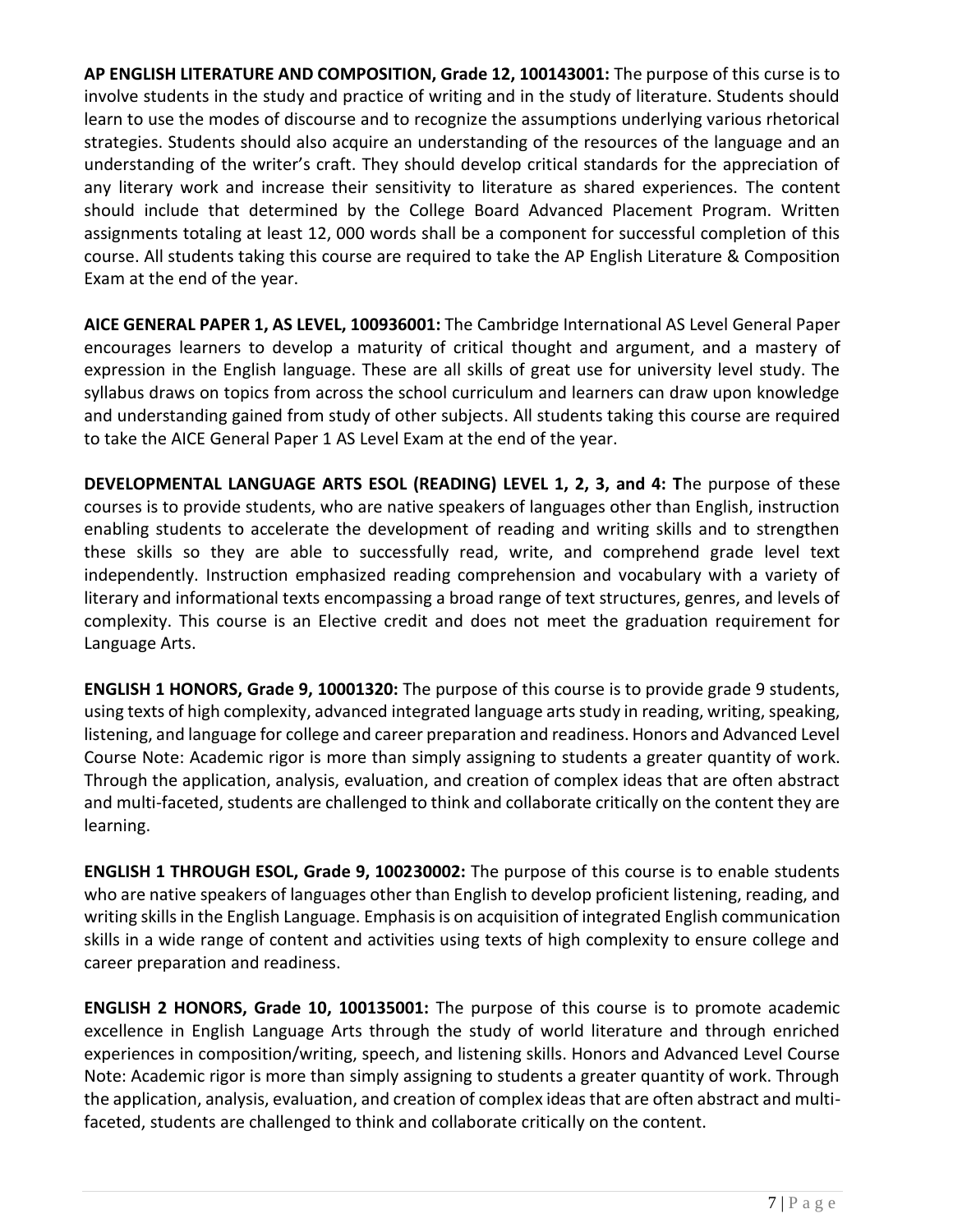**ENGLISH 2 THROUGH ESOL, Grade 10, 100231002:** The purpose of this course is to enable students who are native speakers of languages other than English to develop proficient listening, speaking, reading, and writing skills in the English Language. Emphasis is on acquisition of integrated English communication skills in a wide range of content and activities using texts of high complexity to ensure college and career preparation and readiness.

**ENGLISH 3 HONORS, Grade 11, 100138001:** The purpose of this course is to promote academic excellence in English Language Arts through enriched experiences in reading, writing, speaking, and listening and to provide instruction in the study of American literature. Honors and Advanced Level Course Note: Academic rigor is more than simply assigning to students a greater quantity of work. Through the application, analysis, evaluation, and creation of complex ideas that are abstract and multi-faceted, students are challenged to think and collaborate critically on the content.

**ENGLISH 3 THROUGH ESOL, Grade 11, 100232002:** The purpose of this course is to enable students who are native speakers of languages other than English to develop proficient listening, speaking, reading, and writing skills in the English language. Emphasis will be on acquisition of integrated English communication skills in a wide range of content and activities using texts of high complexity to ensure college and career preparation and readiness.

**ENGLISH 4 HONORS, Grade 12, 100141001:** The purpose of this course is to promote academic excellence in English Language Arts through enriched experiences in communications skills and through instruction in British literature, as well as other world literature as a part of our literary heritage. Honors and Advanced Level Course Note: Academic rigor is more than simply assigning to students a greater quantity of work. Through the application, analysis, evaluation, and creation of complex ideas that are often abstract and multi-faceted, students are challenged to think and collaborate critically.

**ENGLISH 4 THROUGH ESOL, Grade 12, 100252002:** The purpose of this course is to enable students who are native speakers of languages other than English to develop proficient listening, speaking, reading, and writing skills in the English Language. Emphasis is on acquisition of integrated English communication skills in a wide range of content and activities using texts of high complexity to ensure college and career preparation and readiness.

**INTENSIVE READING, 10004101:** The purpose of this course is to provide intensive instruction and practice in reading skills for students two or more years below grade level in reading. This course is an Elective credit and does not meet the graduation requirement for Language Arts.

# **MATHEMATICS AND THINKING SKILLS**

**AICE THINKING SKILLS 1, AS LEVEL, 170037201:** AICE Thinking Skills 1 focuses on the development of problem solving, critical thinking and reasoning skills rather than specific course content. Students learn to analyze and construct rational arguments and to defend them with logical reasoning. Students apply these skills to solve real-world problems, using logic, numbers, graphs, and models, and learn to used sound judgment. Strategies learned are transferable to other subject areas. All students who take this course are required to take the AICE Thinking Skills AS Level Exam at the end of the year. Note: This is an advanced class in which students will be required to make informed, rational decisions and construct compelling arguments on a college level.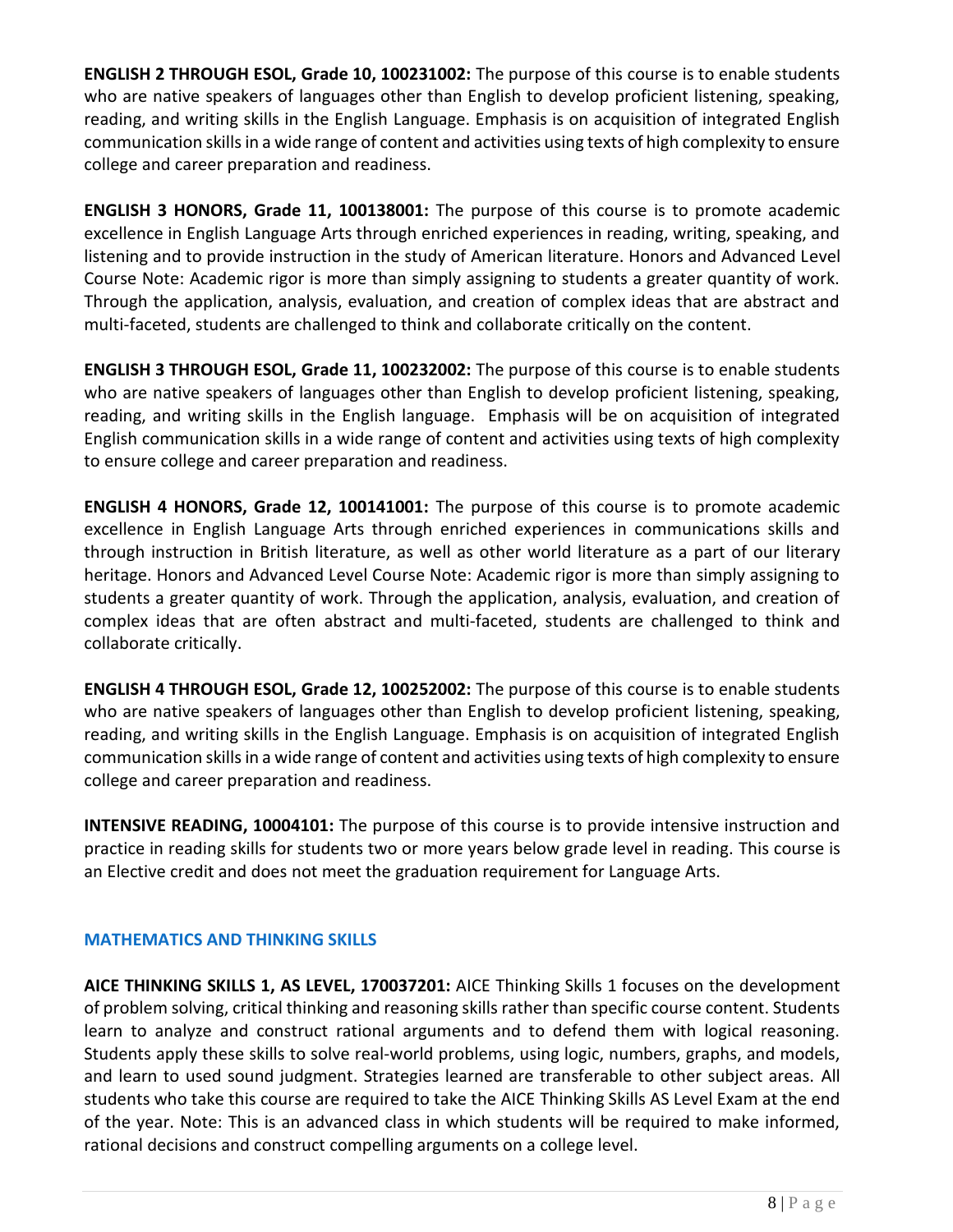**ADVANCED PLACEMENT CALCULUS AB, 120231001:** Calculus is abstract in its content and designed for those who wish to study mathematics, science, or engineering in college. The course is equivalent in content to four or six college credit hours in Calculus. The course will include a study of limits, differentiation and applications of differentiation, integration and applications of integration and inverse functions. All students taking this course are required to take the AP Calculus AB Exam at the end of the year.

**ADVANCED PLACEMENT CALCULUS BC, 120232001:** The purpose of this course is to provide an extensive study of the general theory and techniques of calculus. The course is equivalent in content to four or six college credit hours in Calculus. The content should include the topics determined by the Advanced Placement Program. All students taking this course are required to take the AP Calculus BC Exam at the end of the year.

**ADVANCED PLACEMENT STATISTICS, 121032001:** The purpose of this course is to introduce students to the major concepts and tools for collecting, analyzing, and drawing conclusions from data. Students are exposed to four broad conceptual themes: exploring data; observing patterns and departures from patterns; planning a study; deciding what and how to measure; anticipating statistical inference; and confirming models. AP Statistics is an excellent option for any student who has successfully completed a second-year course in Algebra (Algebra 2), regardless of the student's intended college major. All students taking this course are required to take the AP Statistics Exam at the end of the year.

**ALGEBRA I HONORS, 120032001: A**lgebra I Honors is a rigorous course designed to develop these algebraic skills: perform set operations, use fundamental concepts of logic including Venn diagrams, describe the concept of a function, use function notation, solve real-world problems involving relations and functions, determine the domain and range of relations and functions, simplify algebraic expressions, solve linear and literal equations, solve and graph simple and compound inequalities, solve linear equations and inequalities in real-world situations, rewrite equations of a line into slope-intercept form and standard form, graph a line given any variation of information, determine the slope, x- and y-intercepts of a line given its graph, its equation or two points on the line, write an equation of a line given any variation of information, determine a line of best fit and recognize the slope as the rate of change, factor polynomial expressions, perform operations with polynomials, simplify and solve algebraic ratios and proportions, simplify and perform operations with radical and rational expressions, simplify complex fractions, solve rational equations including situations involving mixture, distance, work and interest, solve and graph absolute value equations and inequalities, graph systems of linear equations and inequalities in two and three variables and quadratic functions, and use varied solution strategies for quadratic equations and for systems of linear equations and inequalities in two and three variables.

**ALGEBRA 2, 120033001:** The purpose of this course is to continue the study of the structure of algebra and to provide the foundation for applying these skills to other mathematical and scientific fields. Topics shall include, but not be limited to, the review and extension of the structure and properties of the real number system; relations, functions, and graphs; polynomials and rational expressions; quadratic equations and inequalities; polynomial functions; rational and irrational exponents; logarithms; complex numbers; and problem solving.

**ALGEBRA 2 HONORS, 120034001:** The purpose of this course is to present an in-depth study of the topics of Algebra 2 with emphasis on theory, proof, and development of formulas, as well as their applications. Topics include algebraic structure; first-degree equations in one and two variables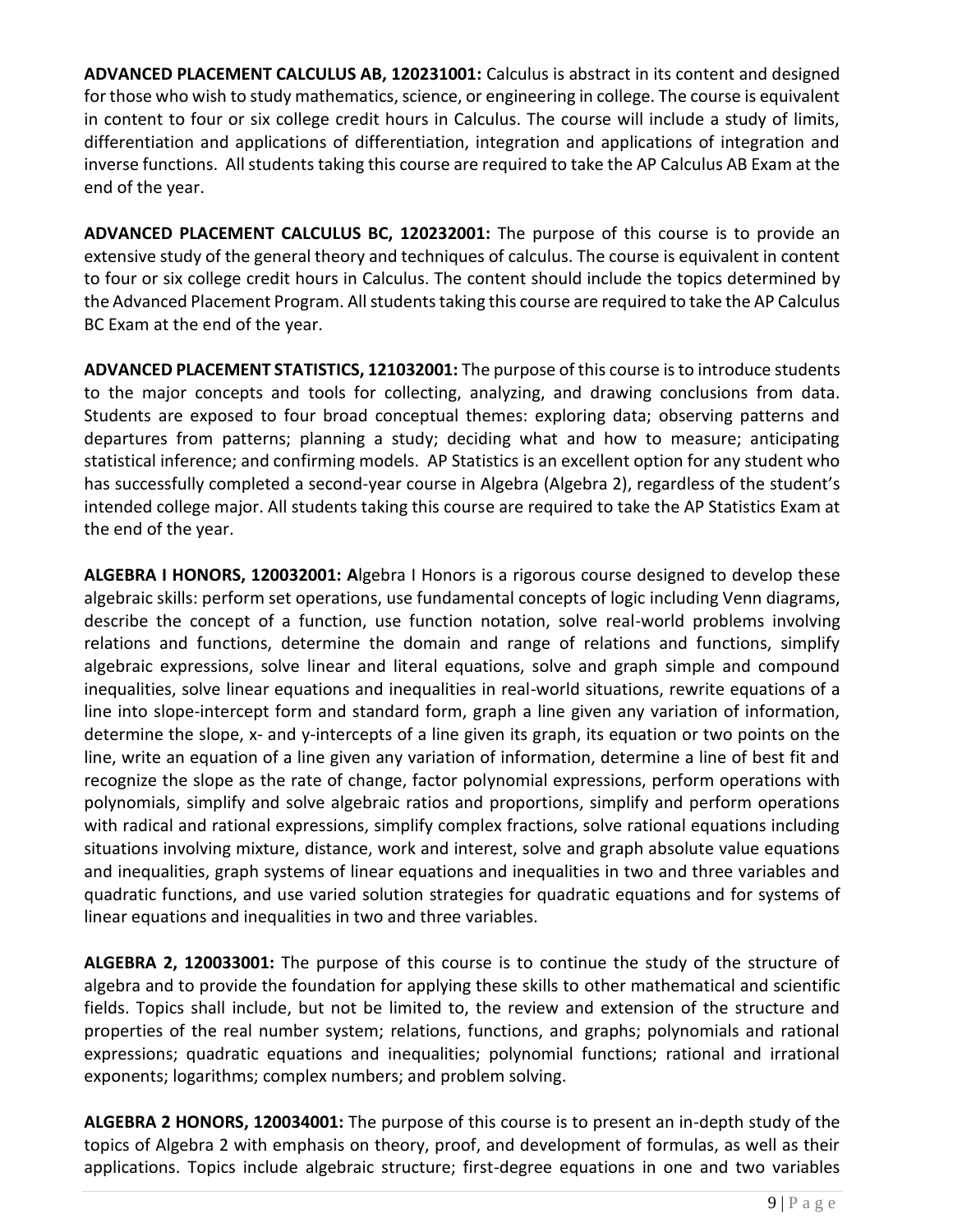solved algebraically and graphically; systems of equations and inequalities; functions and relations; polynomials and rational expressions; exponents, radicals and logarithms; complex numbers; conic sections; polynomial equations; sequences and series; permutations, combinations and probability; and matrices.

**GEOMETRY HONORS, 120632001:** Geometry Honors is a rigorous course designed to develop the geometric relationships and deductive strategies that can be used to solve a variety of real world and mathematics problems. The content will include, but not be limited to, geometric constructions, terminology and fundamental properties of geometry, deductive and inductive reasoning and their application to formal and informal proof, formulas pertaining to the measurement of plane and solid figures, coordinate geometry and transformations on the coordinate plane, explorations of geometric relationships such as parallelism, perpendicularly, congruence, and similarity, properties of circles, and right triangle trigonometry. **NOTE: Students completing this course will be required to take the State of Florida Geometry End-of Course Exam.**

**INTENSIVE MATHEMATICS (GRADE 9 INTENSIVE ALGEBRA 1), 120040009:** This elective course is designed to assist students with content mastery of Algebra 1 and Geometry topics and provide additional standards reinforcement in preparation for the Algebra 1 End-of-Course Exam.

**INTENSIVE MATHEMATICS (GRADE 10 INTENSIVE GEOMETRY & ALGEBRA 1 Review), 120040010:**  The purpose of this elective course is to enhance skills for algebra and geometry. Content shall include, but not be limited to concepts involving algebraic thinking, number sense, measurement, geometry, and spatial sense, as well as data and probability. This elective course is designed to assist those students who need to retake the Algebra 1 EOC for content mastery of Algebra 1 and Geometry topics. This course can be repeated.

**PRE-CALCULUS HONORS, 120234002:** The purpose of this course is to emphasize the study of functions and these topics in preparation for success in AP Calculus AB: polynomial, rational exponential, logarithmic, circular functions and their inversions; sequences; series; theory of limits; vectors; conic sections; polar coordinates; symbolic logic; mathematical induction; and matrix algebra.

# **SCIENCE**

**AICE ENVIRONMENTAL MANAGEMENT, 2001381**: Students develop scientific knowledge and understanding of the global environmental issues and theories, and of the policies and strategies for managing the environment. The course covers sustainable use and management of resources and strategies that aim to protect environments. Learners will interpret and analyze data and do investigative work. Case studies allow teachers to choose their examples to investigate, which may be local, regional, and global.

**AICE MARINE SCIENCE 1, AS LEVEL, 200251501:** AICE Marine Science 1 introduces students to the study of marine environments, focusing on ocean life and all the systems that support it. Students acquire an understanding of how ecosystems are inter-dependent while learning practical skills of analysis, critical thinking, and problem-solving strategies. Students develop a solid foundation of knowledge that can be applied in hands-on activities throughout this course, and at the A level. All students taking this course take the AICE Marine Science 1 Exam at the end of the year.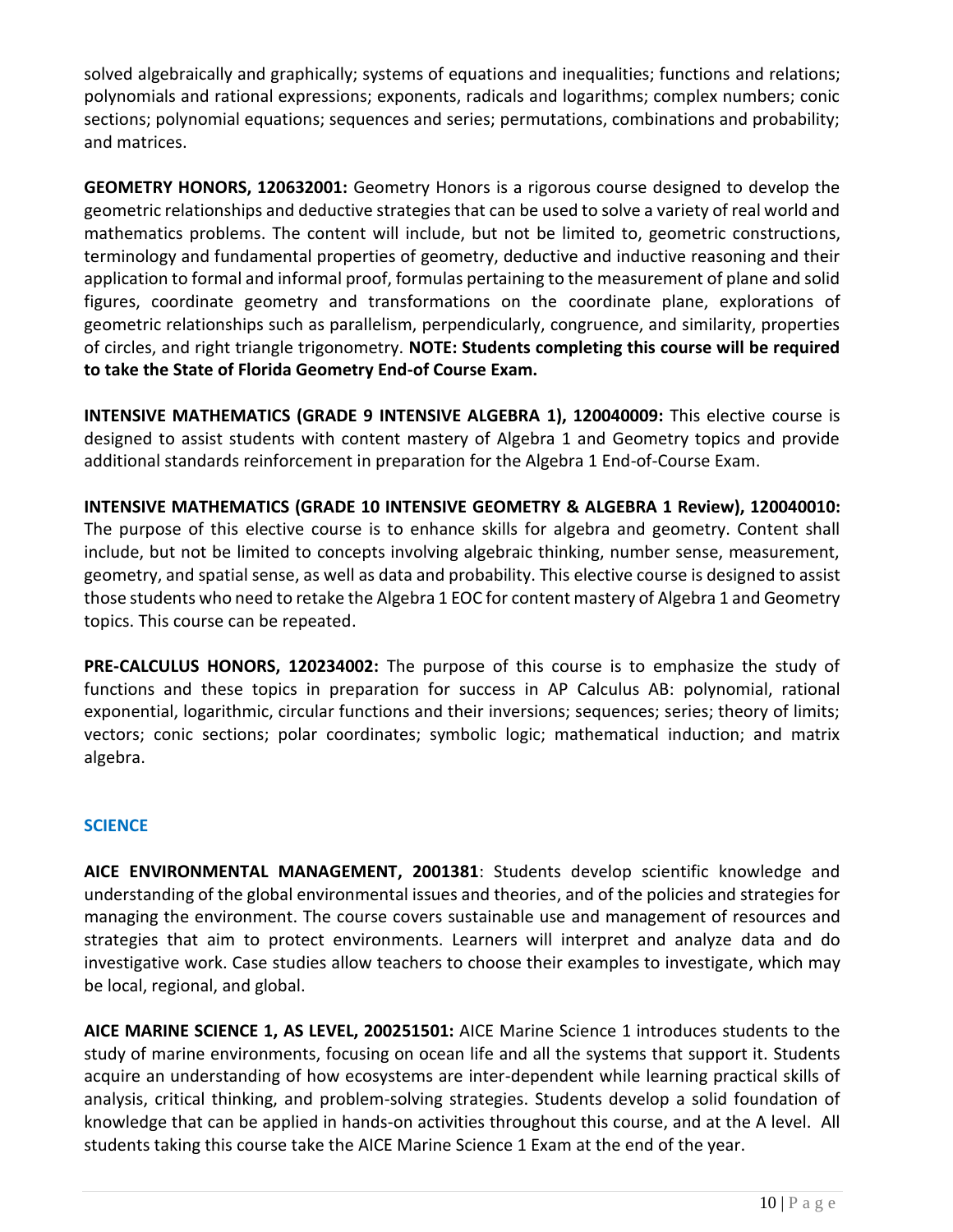**AP BIOLOGY, 20034003, (Prerequisite, Biology):** This purpose of this course is to provide a study of the facts, principles, and processes of biology, and the collection, interpretation, and formulation of hypotheses from available data. Laboratory investigations of selected topics in the content include the use of the scientific method, measurement, laboratory apparatus, and safety procedures are integral parts of this course. The content should include that which is determined by the Advanced Placement Program. All students taking this course are required to take the AP Biology Exam at the end of the year.

**AP CHEMISTRY, 200337001, (PREREQUISITE, CHEMISTRY):** The AP Chemistry course is designed to be the equivalent of the general chemistry course usually taken during the first year in college. It provides an in-depth understanding of fundamentals and a reasonable competence in dealing with chemical problems. Topics, such as chemical equilibria, kinetic theory of gases, chemical kinetics, and the basic mathematical formulation of principles and concepts will be covered. Laboratory investigations of selected topics in the content are an integral part of the course. All students taking this course take the AP Chemistry Exam at the end of the year.

**AP ENVIRONMENTAL SCIENCE, 2001380:** This course is designed to be the equivalent of a onesemester, introductory college course in environmental science, through which students engage with the scientific principles, concepts, and methodologies required to understand the interrelationships within the natural world. The course requires that students identify and analyze natural and humanmade environmental problems, evaluate the relative risks associated with these problems, and examine alternative solutions for resolving or preventing them. Environmental science is interdisciplinary, embracing topics from geology, biology, environmental studies, environmental science, chemistry, and geography.

**BIOLOGY I HONORS, 2000320:** While the content focus of this course is consistent with the Biology I course, students will explore these concepts in greater depth. In general, the academic pace and rigor will be greatly increased for honors level course work. Laboratory investigations that include the use of scientific inquiry, research, measurement, problem solving, laboratory apparatus and technologies, experimental procedures, and safety procedures are an integral part of this course. Laboratory investigations in the high school classroom should help all students develop a growing understanding of the complexity and ambiguity of empirical work, as well as the skills to calibrate and troubleshoot equipment used to make observations. Learners should understand measurement error; and have the skills to aggregate, interpret, and present the resulting data.

**BIOMEDICAL INNOVATION/LEVEL 3 HONORS (Prerequisite, Medical Interventions) -** This course is the final course for certification in Biomedical Science.

**CHEMISTRY I, 200334001:** Chemistry I will provide students with an opportunity to study the composition, properties and changes associated with matter. Topics will include but not be limited to heat, changes of matter, atomic structure, bonding, the periodic tables, formulas, equations, mole concept, gas laws, reactions, solutions, equilibrium systems, and oxidation reduction reactions. Laboratory activities that include the use of the scientific method, measurement, laboratory apparatus, and safety procedures are an integral part of this course. The course includes the use of mathematical processes, graphical representation, and data analysis.

**CHEMISTRY I HONORS, 200335001:** Chemistry I Honors will provide students with an opportunity to study the composition, properties and changes associated with matter in great depth. Topics will include but not be limited to heat, changes of matter, atomic structure, bonding, the periodic tables,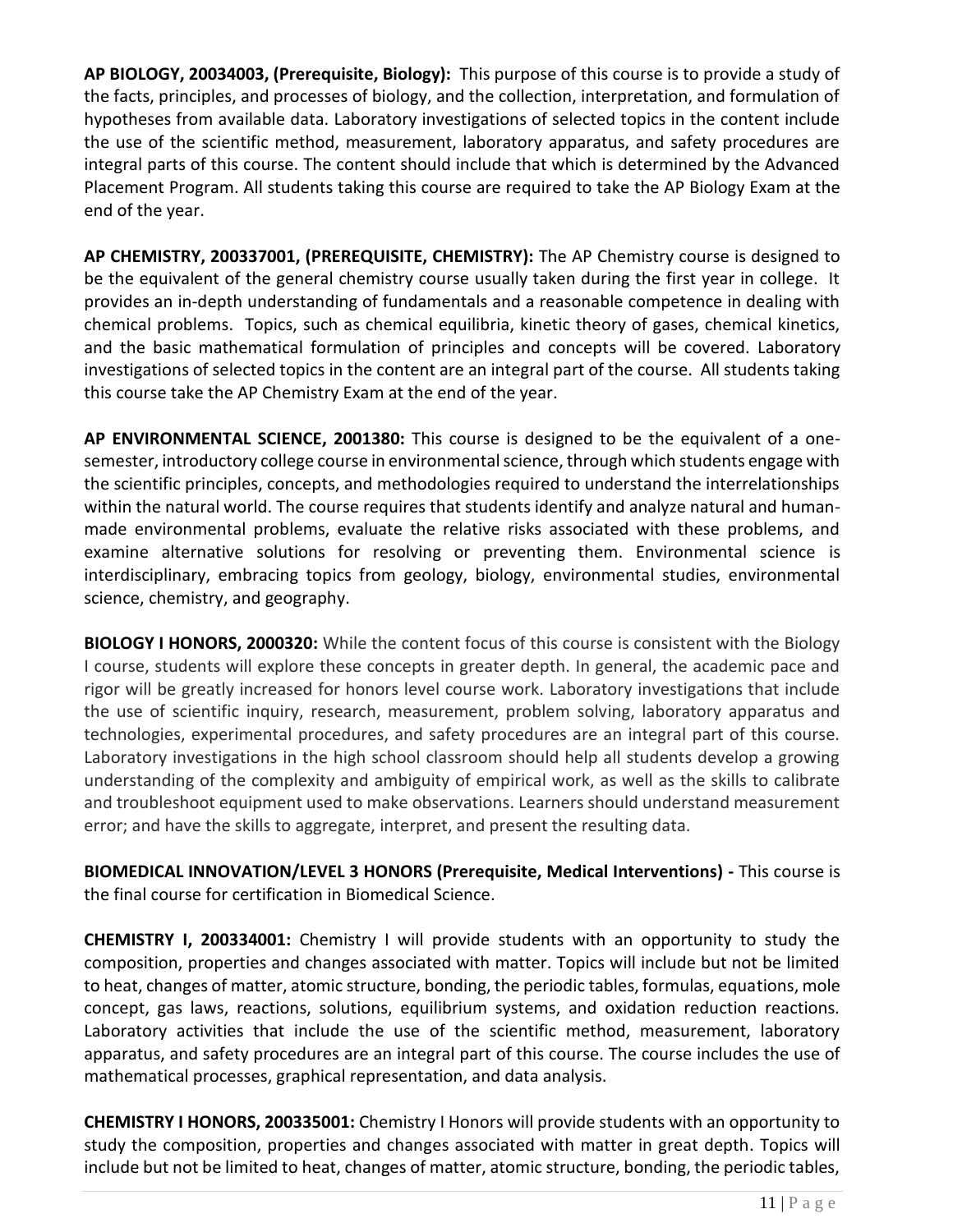formulas, equations, mole concept, gas laws, reactions, solutions, equilibrium systems, and oxidation reduction reactions. Laboratory activities that include the use of the scientific method, measurement, laboratory apparatus, and safety procedures are an integral part of this course. The course includes the use of mathematical processes, graphical representation, and data analysis.

**MARINE SCIENCE 1 HONORS: 2002510:** The purpose of this course is to provide an advanced overview of the unique characteristics of the marine environment by exploring the physical and biological characteristics of seawater. Topics will include the ocean's present and potential resources, marine biology interactions with technology and society, and interrelationships between man and the ocean environment. Laboratory activities that include the use of the scientific method, measurement, laboratory apparatus, and safety are an integral part of this course. The Common Core State Standards (CCSS) for literacy are infused through instructional practices that ensure reading from a wide range of informational texts and provide extensive research and writing opportunities, while the mathematical practices focus on applying critical thinking and logical reasoning skills.

**MEDICAL INTERVENTIONS/LEVEL 3 HONORS, 870813002, (Prerequisite, Human Body Systems):**  This course is the 3<sup>rd</sup> course in the 4-course sequence for certification in Biomedical Science.

**PHYSICAL SCIENCE HONORS, 200332001, (Prerequisite, Biology):** This course will explore laboratory investigations that include the use of scientific inquiry, research, measurement, problem solving, laboratory apparatus and technologies, experimental procedures, and safety procedures are an integral part of this course. Learners should understand measurement error; and have the skills to aggregate, interpret, and present the resulting data.

#### **SOCIAL STUDIES**

**AICE BUSINESS, AS LEVEL, 210232401, Grades 10-12:** This course enables students to understand the role of business in society. It encourages students to examine the process of decision making in a dynamic business environment and to develop critical understanding of business organizations. Students learn about the business environment, human resource management, marketing, operations, finance, and accounting.

**AICE GLOBAL PERSPECTIVES AND INDEPENDENT RESEARCH 1, AS LEVEL, 170036401:** This college level course introduces students to the challenge of thinking critically and independently as they research and debate current topics. Rather than to present specific content, this course allows students to develop skills of analysis, evaluation, comparison, and synthesis that can be applied to complex, real-world situations. Students learn a process that involves analyzing disparate arguments and points of view and drawing reasoned conclusions based on this analysis. The course brings up issues of global importance and encourages engagement and reflection on their own.

**AICE INTERNATIONAL HISTORY 1 AS LEVEL, 210049001, Grade 10:** The emphasis of this course is on both historical knowledge and on the skills required for historical research. Learners develop an understanding of cause and effect, continuity and change, similarity and difference, and use historical evidence as part of their studies. The flexible and wide-ranging course encourages the study of international history from 1945 to 1991. Learners can also study periods from European, Asian, African, and American History. All students who take this course are required to take the AICE International History AS Level Exam at the end of the year.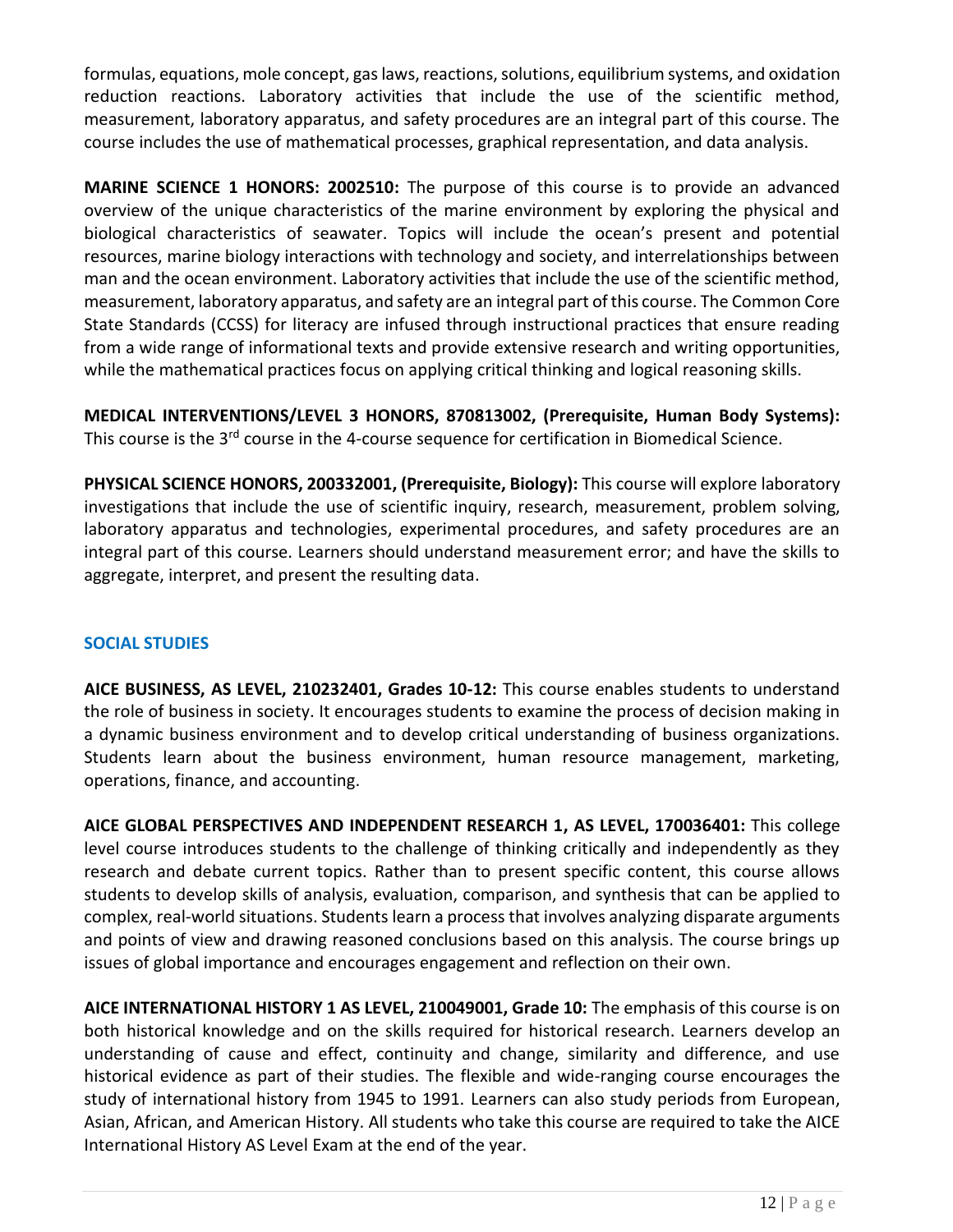**AICE LAW, AS LEVEL, 210647001, Grades 10-12:** This course encourages students to appreciate law in real-world situations through an understanding of the main principles of the law of England and Wales, principles that are fundamental to the USA legal system. Students develop analysis and problem-solving skills and learn to communicate legal argument. They study the English legal system, criminal law, and law of contract and tort. This syllabus builds an excellent foundation for further study of Law in higher education and/or a career within the field.

**AICE SOCIOLOGY, AS LEVEL, 210831001, Grades 10-12**: In a rapidly changing world, this course offers learners the opportunity not only to explore the processes that are shaping current trends, but also to develop an understanding of the complexity and diversity of human societies and their continuities with the past. The study of sociology stimulates awareness of contemporary social, cultural and political issues, and focuses on the importance of examining these issues in a rigorous, reasoned and analytical way.

**AICE TRAVEL & TOURISM 1 AS LEVEL, 2102410:** Cambridge International AS Level Travel and Tourism is ideal for those seeking to specialize in this subject. The course encourages learners to appreciate the changing nature of travel and tourism and understand the importance of sustainability in the development and management of industry. The aim is to understand the concepts and theories in travel and tourism and recognize their impact on people, environment, and economies.

**AP MACROECONOMICS, 210237001, Grade 12:** The purpose of AP Macroeconomics is to provide students with the opportunity to analyze the functioning of the economy as a whole, including total output and income, level of employment, level of prices, and the determinants of aggregate supply and demand. Specific content to be covered will include an understanding of fundamental economic concepts including scarcity, opportunity costs and trade-offs, productivity, economic systems and institution, money, and interdependence. The analysis of macroeconomic concepts includes gross national product, aggregate supply and demand, unemployment, inflation and deflation, monetary policy, fiscal policy, and international economics. This semester course is paired with AP US Government and Politics. All students who take this course are required to take the AP Macroeconomics Exam at the end of the year. This semester course meets the graduation requirement for Economics.

**AP US GOVERNMENT AND POLITICS, 210642001, Grade 12:** The purpose of this semester course is to provide students with the opportunity to acquire a comprehensive understanding of American government and political behavior. Content will include an evaluation of those documents which shape our political traditions, an analysis of the roles of the three branches of government at the local, state, and national levels, a comparative view of the changing nature of political parties and interest groups over time in determining government policy, an evaluation of the changing nature of citizen rights and responsibilities in a democratic state, and the importance of civic participation in the democratic political process. This semester course is paired with AP Macroeconomics. All students who take this course are required to take the AP US Government Exam at the end of the year. This semester course meets the graduation requirement for US Government.

**AP US HISTORY, 210033001, Grade 11:** The purpose of this course is to provide students with the opportunity to develop the analytic skills and factual knowledge necessary to deal critically with the problems, content, and materials of American historic development. This is done by focusing on persistent themes and change in history and by applying historical reasoning to seek solutions to contemporary problems.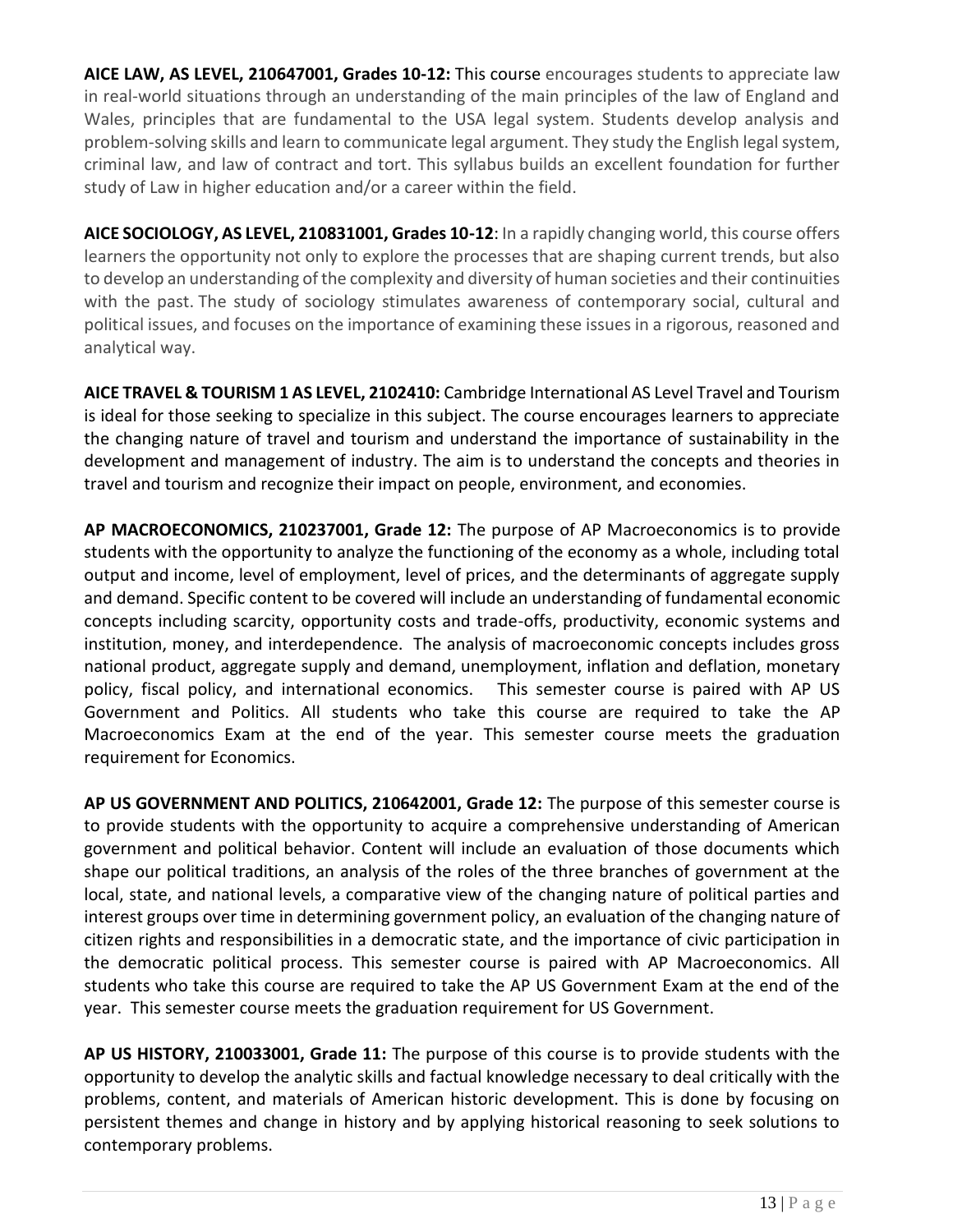**ECONOMICS HONORS, 210232003, 0.5, Grade 12:** This semester course consists of the following content area strands: Economics and Geography. The primary content emphasis for this course pertains to the study of the concepts and processes of the national and international economic system. Content should include currency, banking, and monetary policy, the fundamental concepts relevant to the major economic system, the global market and economy, major economic theories and economists, the role and influence of the government and fiscal policies, economic measurements, tools, and methodology, financial and investment markets, and the business cycle. This course is paired with US Government Honors.

**UNITED STATES GOVERNMENT HONORS, 210632001, Grade 12:** The purpose of this semester course is to provide students with the opportunity to acquire a comprehensive understanding of American government and political behavior. Specific content to be covered includes an evaluation of those documents which shape our political traditions (the Declaration of Independence, The Constitution, and the Bill of Rights), an analysis of the roles of the three branches of government at the local, state, and national levels; a comparative view of the changing nature of political parties and interest groups over time in determining government policy; an evaluation of the changing nature of citizen rights and responsibilities in a democratic state. This course is paired with Economics Honors.

**UNITED STATES HISTORY HONORS, 210032001, Grade 11:** The purpose of this course is to provide students with the opportunity to acquire a comprehensive understanding of the chronological development of the United States by examining the political, economic, social, religious, military, scientific, and cultural events that have affected our nation. Content will include analysis of significant trends in the development of American culture and institutions, evaluation of westward expansion, origin and colonial experience, analysis of the Declaration of Independence, US Constitution and Bill of Rights, analyses of sectionalism and origin, course and aftermath of the Civil War, comparisons of the technological and urban transformations, interpretations on changes in lifestyles, analysis of changes in foreign policy from regional to global, evaluation of characteristics of the economy, analysis of contemporary, domestic, and foreign issues.

**WORLD HISTORY HONORS, 210932001, Grade 10:** The purpose of this course is to provide students the opportunity to acquire a comprehensive understanding of the past in terms of change or process as related to the development of humanity. This is done by analyzing the political, economic, social, religious, military, dynastic, scientific, and cultural events that have shaped and molded humanity. This course is required for graduation.

#### **PERFORMING AND FINE ARTS**

**ACTING 1 & 2, 040037001 & 040038001:** These courses develop the acting skills of the student. Students examine the various dimensions of characters through analysis, discussion, and classroom performances, working with scripts from a variety of time periods and cultures. They learn to break down a scene from a character's point of view and learn to sustain a character and build the relationship between actor and audience. Public performances may serve as a culmination of specific instructional goals. Students may be required to attend and/or participate in rehearsals and performances outside the school day to support, extend, and assess learning in the classroom.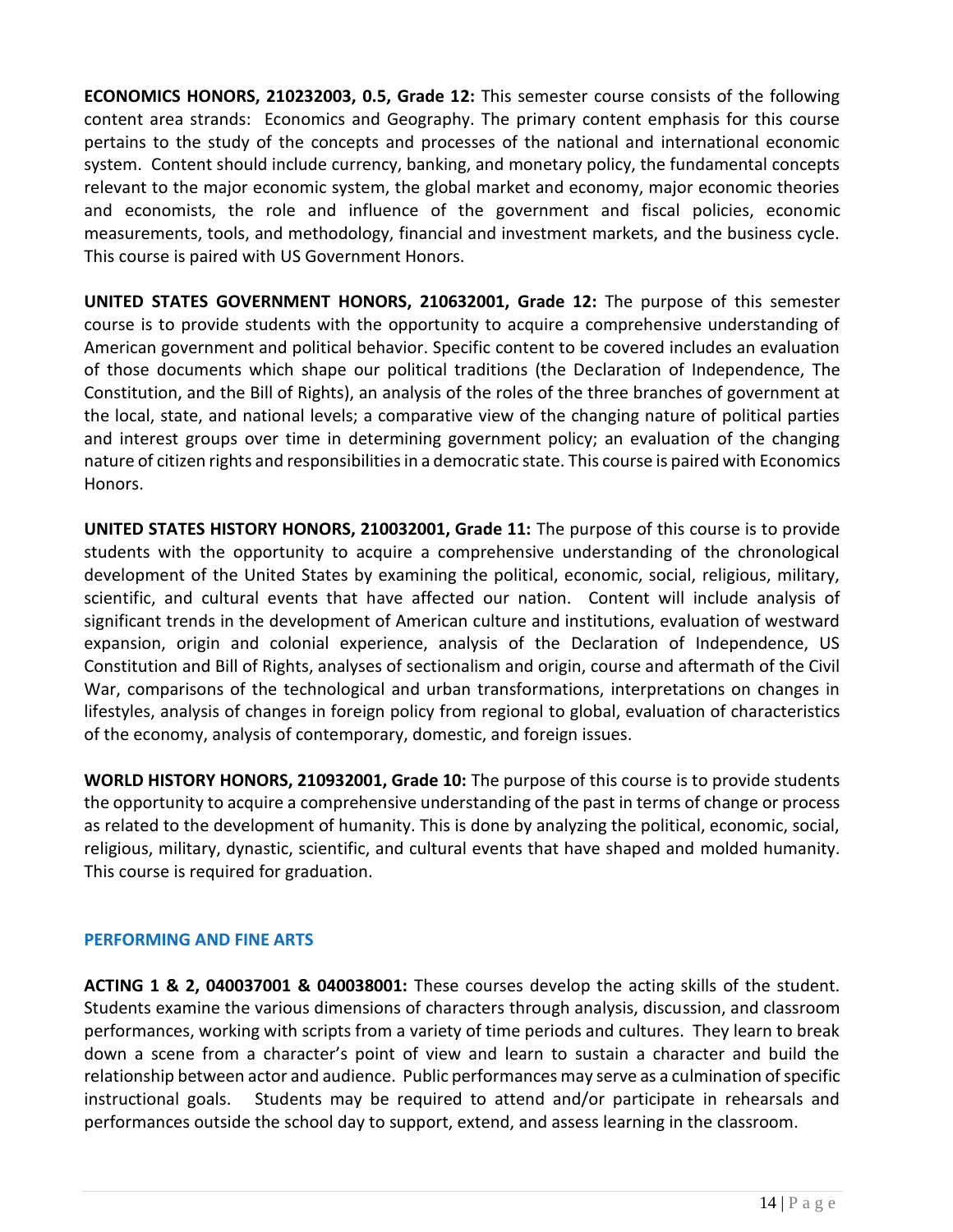**AICE DRAMA AS and A LEVEL, 040034601 and 040034701:** AICE Drama encourages students to explore a range of practical and theoretical approaches to drama from script to performance. The course encourages students to develop the ability to apply practical skills effectively and to analyze and evaluate both their own work and the work of others.

**AICE MEDIA STUDIES AS LEVEL (Introductory), 110046001; and A LEVEL (Advanced), 110047001:**  The purpose of this college level course is to reinforce the development of language skills for both oral and written communication. Content emphasis focuses on further development of grammar, reading, and writing skills, as well as cultural awareness through selected readings. All students taking this course are required to take the AICE Media Studies Exam at the end of the year. Note: This is an advanced class in which students will be required to make informed, rational decisions and complete rigorous work on a college level.

**AP 2D ART AND DESIGN, 0109350, (Teacher approval required):** This portfolio is designated for work that focuses on the use of two-dimensional (2-D) elements and principles of art and design, including point, line, shape, plane, layer, form, space, texture, color, value, opacity, transparency, time, unity, variety, rhythm, movement, proportion, scale, balance, emphasis, contrast, repetition, figure/ ground relationship, connection, juxtaposition, and hierarchy. Students should consider how materials, processes, and ideas can be used to make work that exists on a flat surface. Students can work with any materials, processes, and ideas. Graphic design, digital imaging, photography, collage, fabric design, weaving, fashion design, fashion illustration, painting, and printmaking are among the possibilities for submission. Still images from videos or film are accepted. Composite images may be submitted.

**MUSICAL THEATRE 1, 2, and 3: 0400700:** These courses provide a continuation to a student's knowledge about all aspects, roles, and careers associated with the film and entertainment industries. Major content incudes an overview of the many facets of television, film, and entertainment production, as well as the technical support needed to produce and display the various types of theatre, dance, visual arts, and music. There will also be a focus on individual areas or industries, such as: commercial production, fashion photography, television film, animation, graphic design, costume design, as well as lighting and sound design.

**MUSIC THEORY, 1300300**: This Music Theory introductory course is designed to enhance music skills and basic music fundamentals. The essential aspects of melody, harmony, rhythm, and form are studied.

**PAINTING 1, 010437001:** Students experiment with the media and techniques used to create a variety of 2-D artworks through the development of skills in painting.

**TWO-DIMENSIONAL STUDIO ART 2, 010121001:** Students develop and refine technical skills and create 2-D compositions with a variety of media in drawing, painting, printmaking, college, and/or design. Student sketch, manipulate, and refine the structural elements of art to improve markmaking and/or the organizational principles of design in a composition from observation, research, and/or imagination. Through the critique process, students evaluate and respond to their art.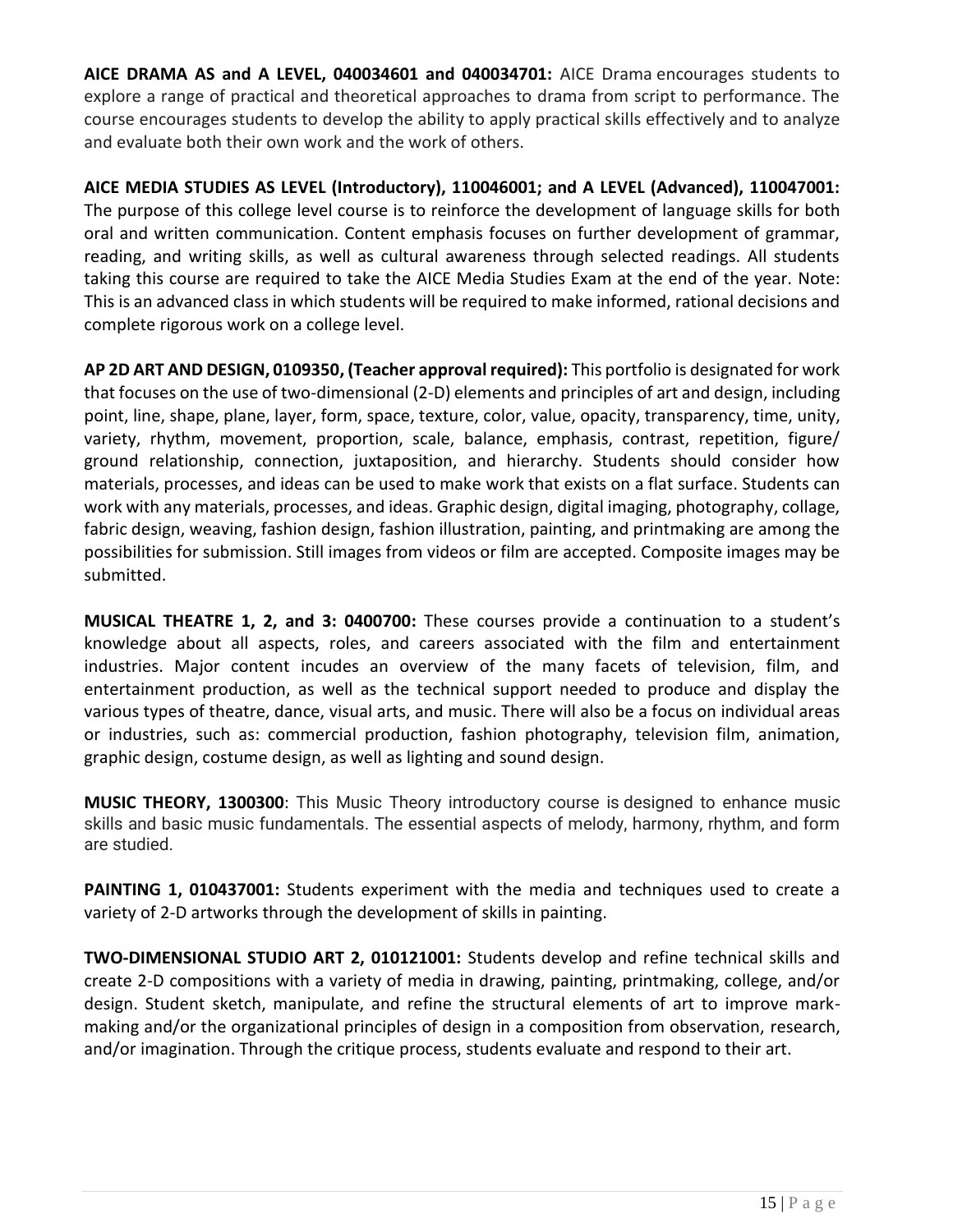#### **PHYSICAL EDUCATION**

**AICE PHYSICAL EDUCATION 1 AS LEVEL, 302602001:** The Physical Education AS Level course is both practical and theoretical, covering anatomy and physiology, movement skills and contemporary studies in sport. Learners are encouraged to try out a range of physical activities, including team and individual sports, games, and outdoor activities, leading to the development of a plan for improved performance in an activity. All students who take this course are required to take the AICE Physical Education AS Level Exam at the end of the year. Note: This is an advanced class in which students will be required to make informed, rational decisions and complete rigorous work on a college level.

**PERSONAL FITNESS/FITNESS ISSUES FOR ADOLESCENCE, 150130001/150132001, Grades 9-12:** The purpose of this course is to provide students with opportunities to develop an individual optimal level of physical fitness, acquire knowledge of physical fitness concepts, and acquire knowledge of the significance of lifestyle on one's health and fitness. This is the only course that satisfies the state minimum requirement of one semester of Physical Education in Personal Fitness. This semester course is paired with Fitness Issues for Adolescents develops and enhances healthy behaviors that influence lifestyle choices and student health and fitness. Students will combine the learning of principles and background information in a classroom setting with physical application of the knowledge. A majority of class time should be spent in physical activity.

**TEAM SPORTS: 1503350 / TEAM SPORTS 2, 150336001, Grades 10-12:** The purpose of this course is to develop the physical skills necessary to be competent in many forms of movement, knowledge of team sports concepts such as offensive and defensive strategies and tactics, and appropriate social behaviors within a team or group setting. The integration of fitness concepts throughout the content is critical to the success of this course.

**WEIGHT TRAINING 1/WEIGHT TRAINING 2**, 1501340, Grades 10-12: The purpose of this course is to develop the physical skills necessary to be competent in many forms of movement as it relates to weight training. The integration of fitness concepts is critical to the success of this course.

#### **WORLD LANGUAGES**

**AICE SPANISH LANGUAGE AS LEVEL, 070853801:** Cambridge International AS Level Spanish is the ideal foundation for university-level study, or to improve career prospects. Learners will gain an understanding of how to use the language in a variety of situations. They will be expected to handle texts and other source materials, extracting information in order to respond to specific tasks. Through their studies, learners can expect to achieve greater fluence, accuracy and confidence in the language. All students who take this course are required to take the AICE Spanish Language AS Level Exam at the end of the year. Note: This is an advanced class in which students will be required to make informed, rational decisions and complete rigorous work on a college level.

**AICE SPANISH LITERATURE AS LEVEL, 070854001, (Prerequisite, AICE Spanish Language AS):**  Learners following the Cambridge International AS Level Spanish course will study a series of works from Spanish literature. The aim is to understand these texts and the issues raised by the authors, and to develop the skills to communicate this understanding in a clear and focused way. Learners will study a variety of texts, including novels, poems and plays, looking both at the way the authors have conveyed their ideas, and discussing the wider issues that each text raises. All students who take this course are required to take the AICE Spanish Literature AS Level Exam at the end of the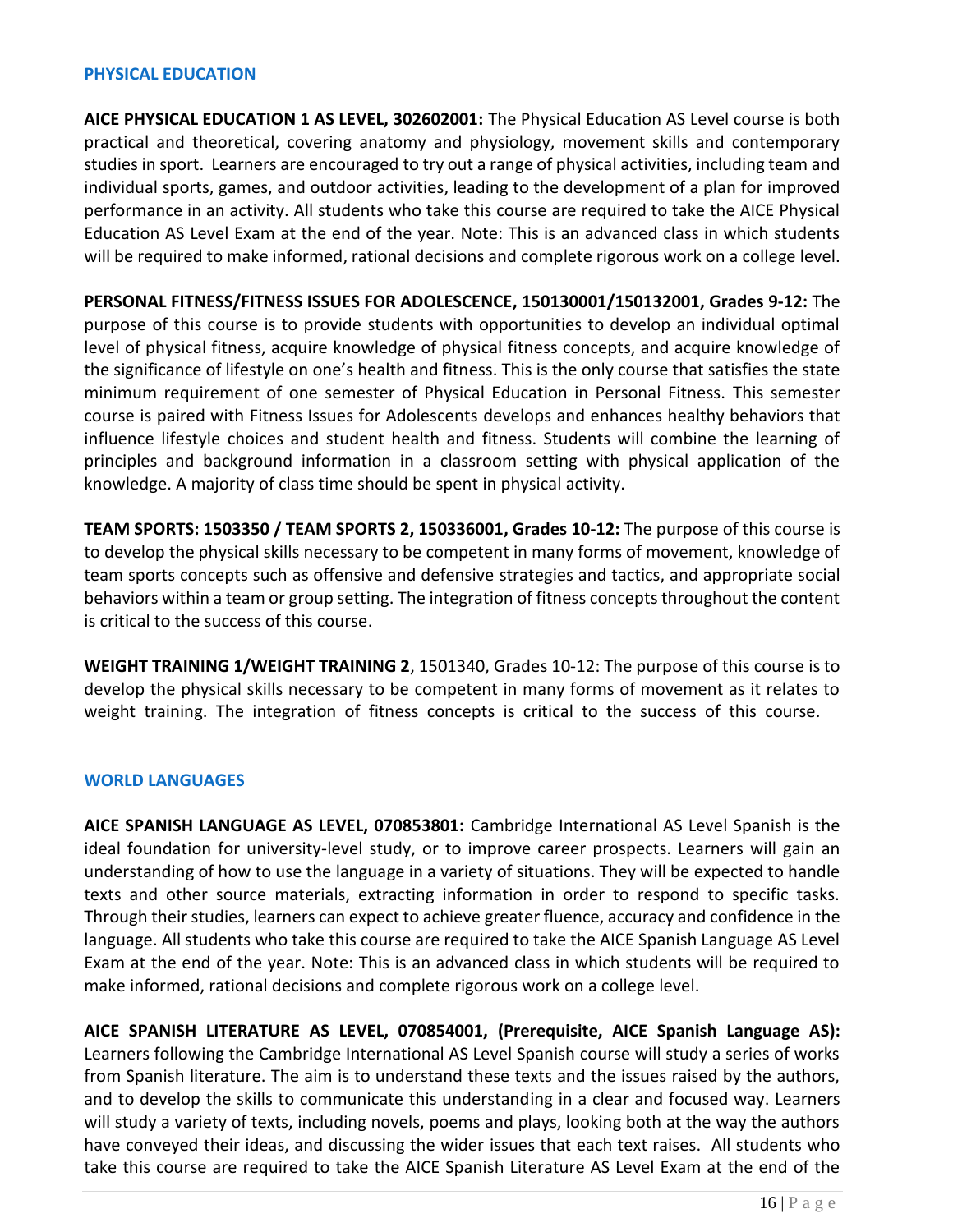year. Note: This is an advanced class in which students will be required to make informed, rational decisions and complete rigorous work on a college level.

**AP SPANISH LANGUAGE AND CULTURE, 070840001:** AP Spanish Language and Culture is equivalent to an intermediate level college course in Spanish. Students cultivate their understanding of Spanish language and culture by applying interpersonal, interpretive, and presentational modes of communication in real-life situations as they explore concepts related to family and communities, personal and public identities, beauty and aesthetics, science and technology, contemporary life, and global challenges.

**AP SPANISH LITERATURE, 070841001:** AP English Literature and Composition is an introductory collegelevel literary analysis course. Students cultivate their understanding of literature through reading and analyzing texts as they explore concepts like character, setting, structure, perspective, figurative language, and literary analysis in the context of literary works.

**AMERICAN SIGN LANGUAGE 1, 071730001:** American Sign Language 1 introduces students to the target language and its culture. The student will develop communicative skills in all 3 modes of communication and cross-cultural understanding. Emphasis is placed on proficient communication in the language with introductions to culture, connections, comparisons, and communities.

**AMERICAN SIGN LANGUAGE 2, 071731001**: This course reinforces the fundamental skills acquired by the students in American Sign Language 1. The course develops increased receptive and expressive, skills as well as cultural awareness. Specific content to be covered is a continuation of skills acquired in American Sign Language 1 while communication remains the primary objective. The cultural survey of the target language is continued.

**AMERICAN SIGN LANGUAGE 3 HONORS, 071731201:** American Sign Language 3 provides mastery and expansion of skills acquired by the students in American Sign Language 2. Specific content includes, but is not limited to, expansions of vocabulary and conversational skills through discussions of selected media. Contemporary vocabulary stresses activities which are important to the everyday life of people using the target language.

**SPANISH 1, 070834001:** Spanish 1 introduces students to the target language and its culture. The student will develop communicative skills in all 3 modes of communication and cross-cultural understanding. Emphasis is placed on proficient communication in the language. An introduction to reading and writing is also included as well as culture, connections, comparisons, and communities.

**SPANISH 2, 070835001:** Spanish 2 reinforces the fundamental skills acquired by students in Spanish I. The course develops increased listening, speaking, reading, and writing skills as well as cultural awareness. Specific content to be covered is a continuation of listening and oral skills acquired in Spanish I. Reading and writing receive more emphasis, while oral communication remains the primary objective. The cultural survey of the target language-speaking people is continued.

**SPANISH 3 Honors, 0708360101**: Spanish 3 provides mastery and expansion of skills acquired by the students in Spanish 2. Specific content includes, but is not limited to, expansions of vocabulary and conversational skills through discussions of selected readings. Contemporary vocabulary stresses activities which are important to the everyday life of the target language-speaking people.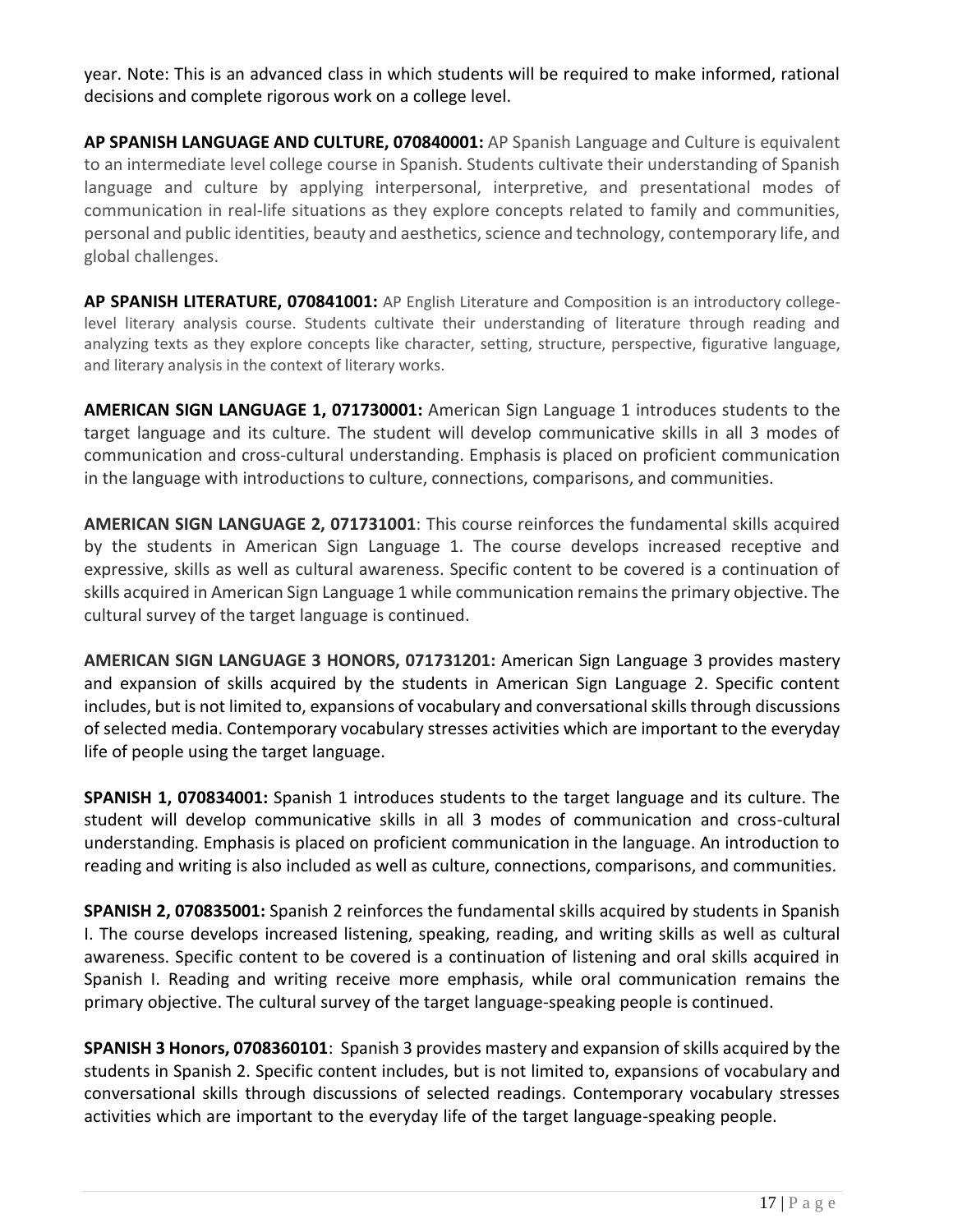#### **TECHNOLOGY**

**AP COMPUTER SCIENCE PRINCIPLES, 020033502:** This course will be offered to students in a school computer lab through an online provider. The content offers a multidisciplinary approach to teaching the underlying principles of computation. The course will introduce students to the creative aspects of programming, abstractions, algorithms, large data sets, internet cybersecurity concerns, and computing impacts. AP Computer Science Principles also gives students the opportunity to use current technologies to create computational artifacts for both self-expression and problem solving. Together, these aspects of the course make up a rigorous and rich curriculum that aims to broaden participation in computer science.

**DIGITAL ART 3 HONORS, TOONBOOM, 090839001:** Students earn ToonBoom Industry Certification as they explore advanced topics through project-based work, becoming more self-directed in their acquisition and use of concepts, terminology, techniques, and applications to design, create, print, and display original two-dimensional graphic and fine works of art in print and web formats. As they become more adept at using the tools and techniques available to them, students design and produce digital still images through the single or combined use of computers, digital cameras, scanners, photo editing software, drawing and painting software, graphic tablets, printers, new media, and emerging technologies.

**DIGITAL DESIGN 1/LEVEL 3, HONORS, 820951002, (Prerequisite, Digital Information Technology):**  This course is designed to develop entry-level skills required for careers in digital design. The content includes computer skills; digital publishing concepts and operations; layout, design, and measurement activities; digital imaging; communication, collaboration, and decision-making activities; critical thinking and problem-solving. This course also serves as the second course of a four-course progression leading to a Vocational Gold Seal Diploma. This course also meets the Performing Arts requirement for graduation.

**DIGITAL DESIGN 2/LEVEL 3 HONORS, 820952001, (Prerequesite, Digital Design 1):** This course continues the development of basic entry-level skills required for careers in the digital publishing industry. The content should include computer skills; digital operations; layout, design, and measurement activities; decision-making activities; and digital imaging. This course also serves as the third course of a four-course progression leading to a Vocational Gold Seal Diploma. This course also meets the Performing Arts requirement for graduation.

**DIGITAL DESIGN 3 HONORS, 820953001; (Prerequisite, Digital Design 2):** This course continues the development of industry-standard skills required for careers in the digital publishing industry. The content includes the use of a variety of software and equipment to perform digital publishing and digital imaging activities. This course also serves as the fourth course of a four-course progression leading to a Vocational Gold Seal Diploma. This course also meets the Performing Arts requirement for graduation.

**DIGITAL INFORMATION TECHNOLOGY, 820731002, Grades: 9-12:** This course is designed to introduce information technology concepts and careers, as well as the impact information technology has on the world, people, and industry and basic web design concepts. The content includes information technology career research; operating systems and software applications; electronic communications including email and internet services; basic HTML, DHTML, and XML commands; emerging technologies; and web page design. This course also serves as the introductory